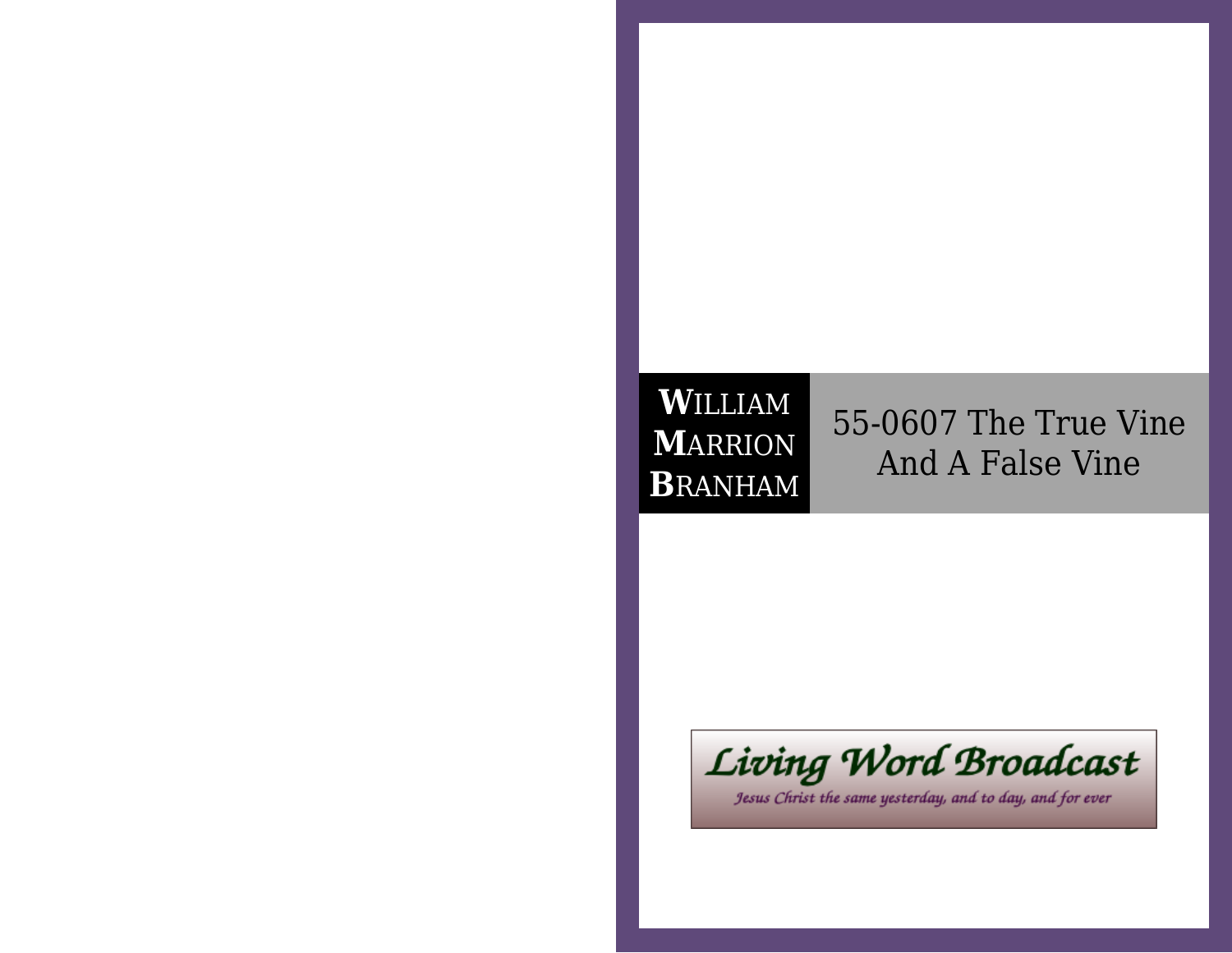# The True Vine And A FalseVine

 *[55-0607, The True Vine And A False Vine, Porter Stadium, Macon, GA, 98min]*

L-1 Good evening, friends. Happy to be here again this evening to serve in the Name of the Lord. I thought, maybe the stormy clouds would frighten everybody away, but I see it hasn't. So that make me think lots more of you, to see that you are loyal enough to come out, regardless of what theweather looks like.

 I was surprised when Billy come over, and come knocking on the door awhile ago. And usually, he knocks, and if I don't answer, well, he knows I'm in prayer, and he will go away and wait till I'm ready to come. So sometimes a little boy,some of them comes along with him, and--and he keptknocking, and he hollered, "Daddy."

And I said, "What?"

 Said, "Better come on; you're going have to preach again tonight; Brother Jack isn't there." So I had to get right out right quick and come on, so I guess I kinda left a little early,on getting over there. I come in, and I didn't want to have him come up while the--you were singing and so forth, andthe Brother Thoms was reading the Scripture.

L-2 Well, we're happy though to be here; I don't understand just why or... Look like my manager has quit, anybody want a job? I'm about ready to--to have to hire somebody, because it does make a difficult in the meetings when I have to speak,and then go into the meetings. 'Course you're tired to begin with (You see?), and then it certainly makes a difference. And I hope that he does come right away, sure enough, unless hehas quit.

So it's--I've had one manager for many, many years being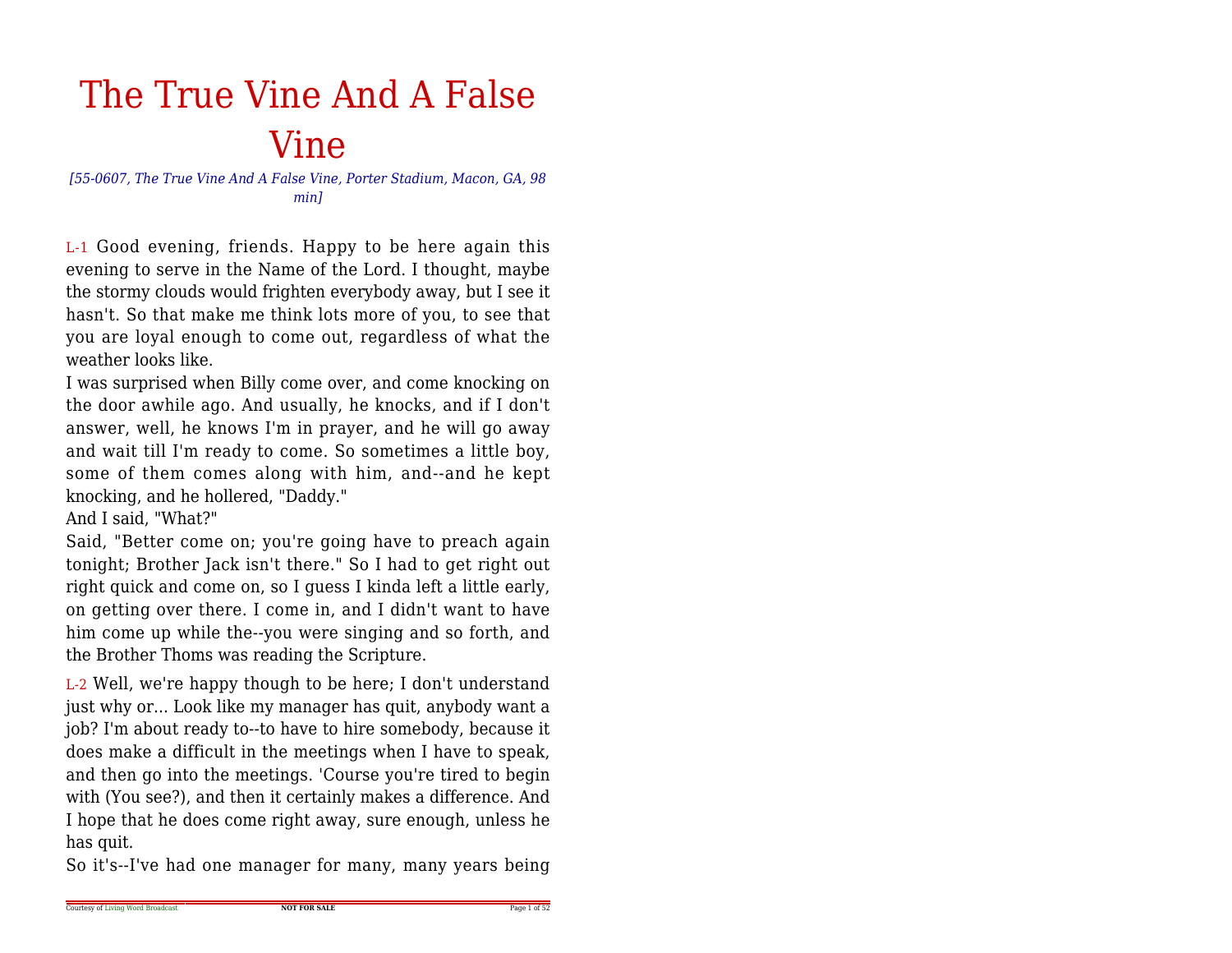Brother Baxter; most all of you know him from British Colombia. And he is not with me at this time; he's got much to do. And he went into some organization, and some fellowship of something, and then some kind of a broadcast to Russia. And too many irons in the fire. He can't be inenough meetings.

L-3 And my meetings are just a little different; I have to just go the way the Spirit of the Lord leads me. I can be in a meeting; wherever He calls me I go just right then, 'cause I just have to--to do it right then. And kinda hard on a manager to kinda; he don't know which way to go, so they have awhole list of meetings. Maybe man has wrote in.

The other day, they told me they had four hundred and something major cities in America calling for services now.And so, when they do that, why, then I will just feel led maybe to go like to around Chicago, or down this way. I say,"What have you got down in that way?"

"Well, we can get somebody."

 "Well, fix it up; we will be down there right away." So that's-that's way we do it.

L-4 Now, that way there's no cut and dried program; we just-just kinda like the Quakers: The way the Spirit moves, well, we move with it. You know, I think that's a pretty good idea,don't you?

 Here not long ago I was having a big meeting in a certain city... And I just got into some trouble with it over in Africa,not going where the Lord told me; I promised Him then I'dnever do it again.

Just in the heat of a big meeting where several thousand packed out in a big auditorium, the Holy Spirit moved on me one afternoon and sent me to another city. Well, you talk about some trouble; we really had it then. They closed that big meeting. One minister, a chairman, he jumps up in the floor and says, "Brother Branham, you claim to be afundamentalist." He said, "Where would you ever find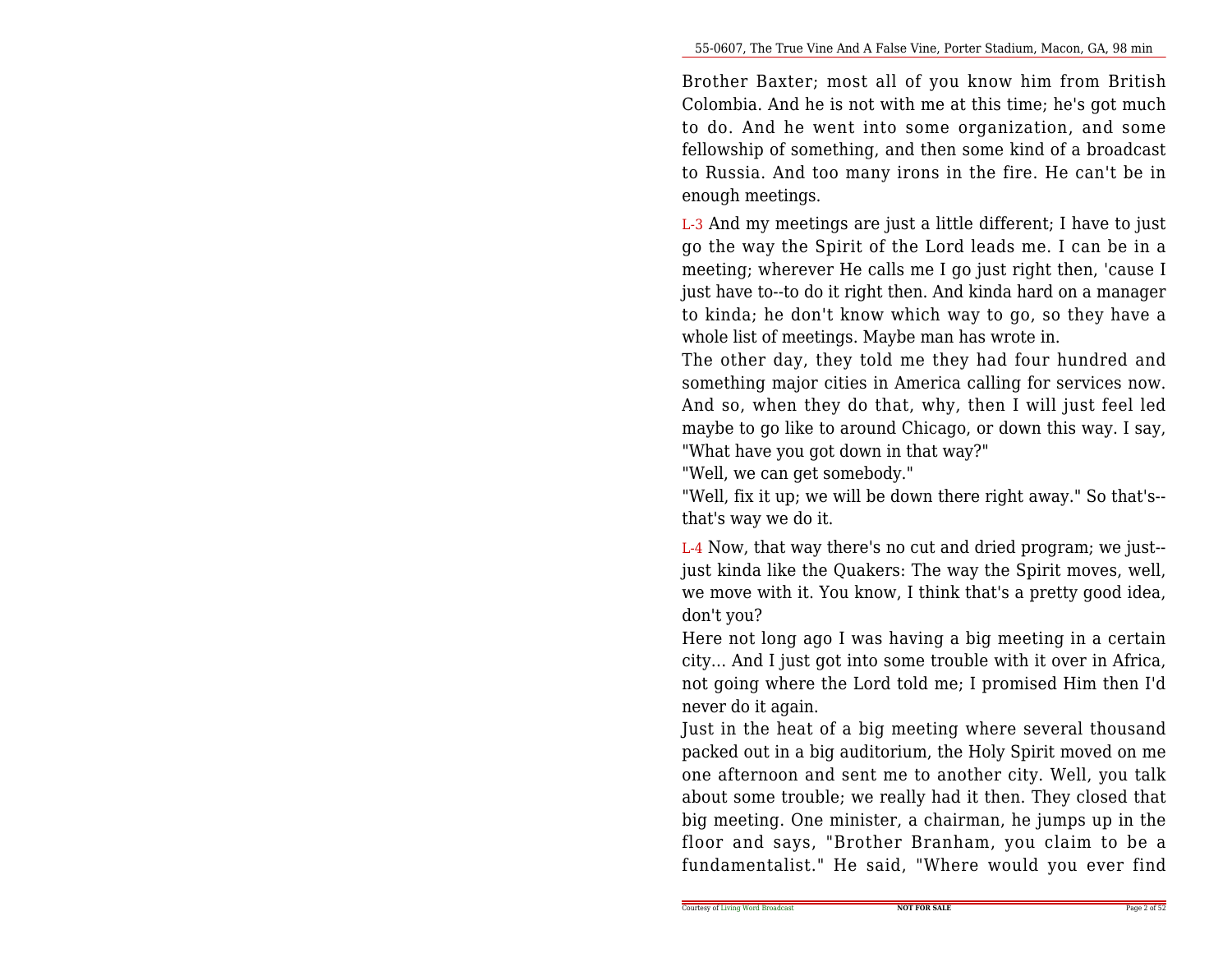something like that in the Scripture?"

I said, "Well, that's just... It's there."He said, "Where?"

 I said, "Philip was having a big revival down Samaria, and the Holy Ghost called him away from it, sent him out in the desert to one man." Is that right? He never did go back to Samaria any more, as we know of. But obedience, that sentthe Gospel message down into Ethiopia. *[Acts 8:5-8, 26-40]*

L-5 Oh, isn't it marvelous just move with the Holy Spirit? How many people here tonight, in--in the Divine Presence has been borned again? Let's see your hands, everywhere, beenborned again? Oh, my, isn't that fine?

 And we're made up here, 'course I guess, of all different denominations, Methodist, Baptist, Presbyterian, Pilgrim Holiness, and Nazarenes, and Pentecostals, and Church of God, and Assemblies, and oh, what all. But that's the way it's going to be when we get to heaven, just all be setting right together; don't you believe that? Sure, they're not going tohave the Methodists over here and the Baptist over here.

L-6 I use... Used to be an old fellow, lived down in New Albany, below me, very fine man. He was a pastor of a Methodists church. And I was a Bapt--pastoring a Baptist church. So, we had good fellowship with one another. Now,we used to kind of tease one another a whole lot. He'd get somebody; I'd get somebody up there that wanted to be sprinkled. They said, "Well, my mother was sprinkled, and I believe in sprinkling." And well, he wouldn't make me a good member anyhow. So I knowed where there's was a good Methodists church, and just took him down to BrotherJohnson.

I said, "Now, Brother Ron, here's a man that wants to be sprinkled. I just can't teach him enough water, so you're going to have to sprinkle him." I said... So I'd say, "That's an awful dry place down there now. If you want sprinklingthough, this is the best man I know of."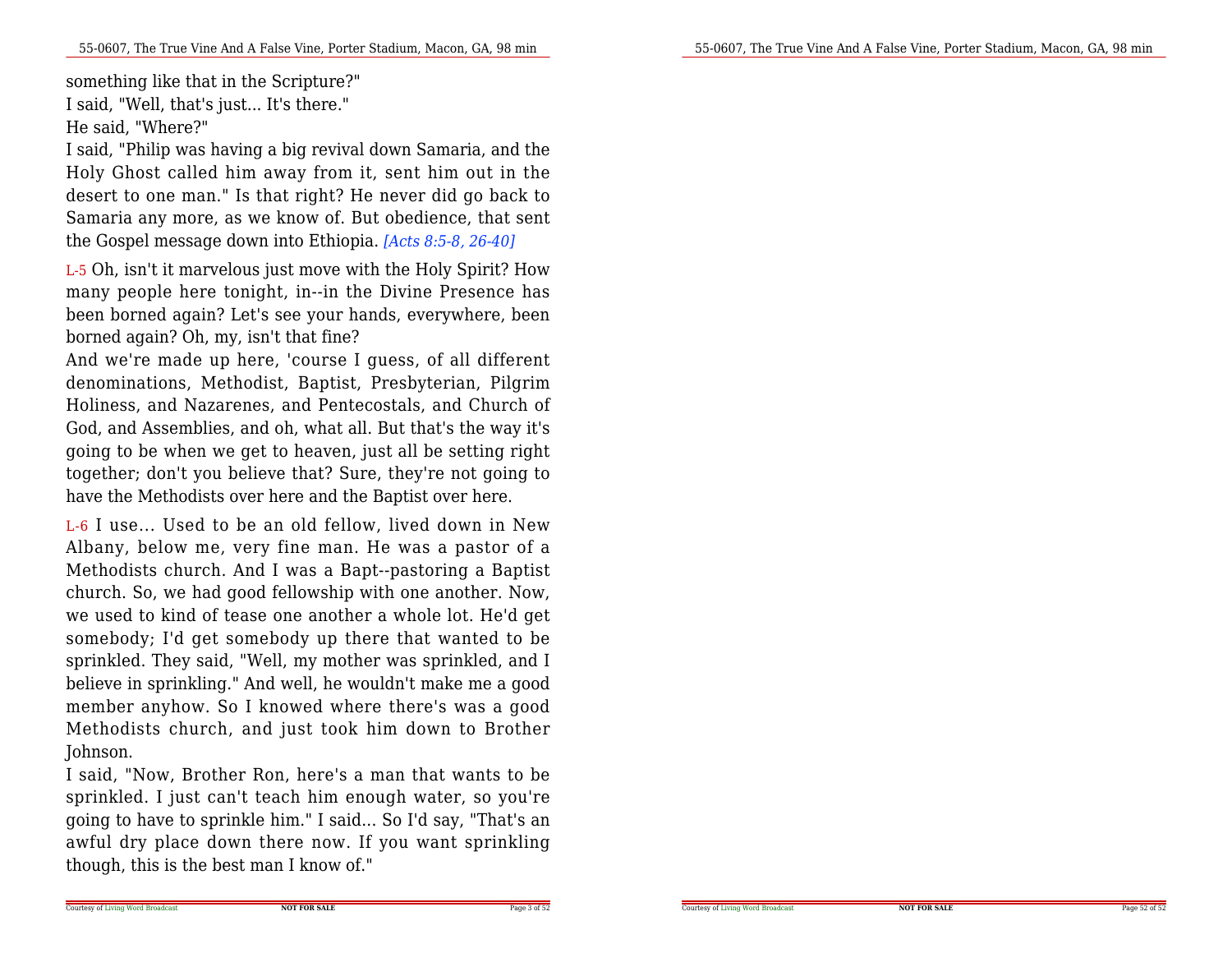up your hand if it is. Go off the platform rejoicing; JesusChrist to make you well. Amen. Have faith.

 How do you do, sir. You and I are strangers to each other, I suppose; we don't know one another. I, perhaps, never seen you in all my life. But God knows you, isn't that true? If God will reveal to me what your trouble is, will you accept your healing from the Lord Jesus? Will the rest of you do thesame? I want to look to the man a minute.

Look, not knowing you, never seeing you, but knowing you are bound to be a sick man or you wouldn't be in this condition: you look thin and poor. But I see a spirit of blackness moving over you; it's cancer. And I see one, two,three--three operations you've had--three operations for this cancer. That's truth. And it hasn't done you any good yet. And you're falling off, getting poorer and poorer. Let me tell you your trouble. Will you receive me as God's prophet? You got a habit, smoking cigarettes, and that's the thing that's give you cancer. Throw the things away. Don't never use them no more, and go home, and get well. In the Name of JesusChrist, I rebuke this devil. Hallelujah!

 Do you believe? Then stand on your feet in the Name of Jesus Christ, every one of you. Almighty God, in the Name of the Lord Jesus I rebuke every devil and unclean spirit, and castthem away in the Name of the Lord Jesus Christ.

#### **Courtesy of**

#### **Living Word Broadcast**

P. O. Box 4951 Naperville, IL 60567 USA Email: thevoice1017@lwbcast.orghttp://www.lwbcast.org/

So, he'd tell me when somebody come in there that want to be baptized by immersing. He'd say, "Now, I will take you up to Billy, but he will sure drown you." So he--so--so we had real fellowship with one another, and that's the way we ought to have it. Don't you think so? All our little differencesdoesn't make any difference anyhow.

Jesus said, "Except a man be born of water and of Spirit..." That's the main thing. You've got to be borned again. If you're borned again, you're my brother and my sister. Regardless, if you're Methodist, Baptist, Roman Catholic, or whatever you are, we're brothers and sisters in Christ, because we've all been make drink of the self-same Spirit.*[John 3:5]*

L-7 Well, I don't have any text. I'm just going to have to depend on what the Lord will give me. 'Cause I sure thought Brother Moore would be here tonight without doubt. And I,after all this time, why, waiting on him, that he promised to be here Monday. And this is Tuesday, and he isn't here yet.So, I will forgive him this time. But if he isn't here tomorrow,I'm going to call him up and see what's happening to him. Let's get over in some of the Scripture, somewhere here in the--get over in the Old Testament somewhere. I was just... Something come on my mind a few moments ago. And maybe, we can find it over in the book of--of--of Joel. And wewill read there, if the Lord willing, for a few moments.

And Billy liked to scared me. He said, "Come on, dad, right quick, they're be waiting on you, want to start quarter aftereight. Said, "They got... Brother Moore..."

L-8 Here we are, in the book of Joel the 1st chapter, I wish to read just a portion of Scripture and talk just a little while, and see what the Holy Spirit will say for us to do. In the 4thverse we read this:

**That which the palmerworm has left has the locust eaten... that which the locust has left hadthe palmerworm eaten... that which palmerworm**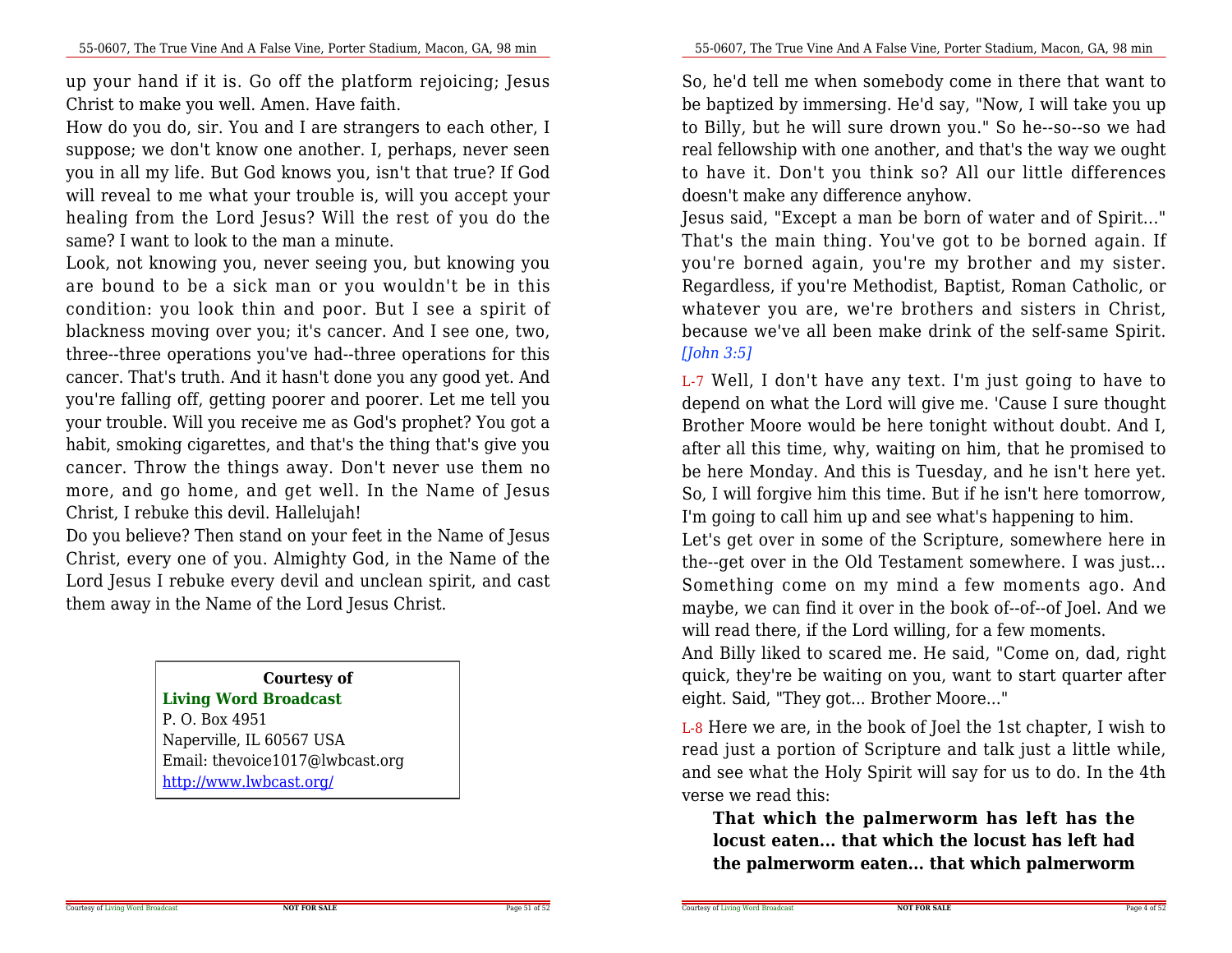## **has left has the cankerworm eaten; and what thecankerworm left has the caterpillar eaten.**

Now, over in the, I believe, it's next, or the followingin the 20, the 25th verse we read this:

### **But I will restore unto you the years that the locust has eaten, and that the palmerworm, and the cankerworm has eaten, my great army whichI sent among you.** *[Joel 1:4]***,** *[Joel 2:25]*

L-9 And now, let's bow our heads just a moment for prayer. Our heavenly Father, we have gathered here tonight, under the canopies of this sky, to give praise and glory to the Creator of heavens and earth, Who gives us this privilege.We're grateful tonight, very thankful to be here, and be healthy and happy. Many here are sick, Lord. And we gather for this purpose tonight, that these here, that is unhealthy tonight, might leave this ground, healthy and happy tonight. Grant it, Lord. And may, if there be any sinners here may they leave, spiritually healthy tonight, filled with God's Spirit.Grant it, Lord.

And may the glory of God come down upon us and bless us, like it was on the day of Pentecost. God repeat it again tonight here. Give us and outpouring of Thy blessings; may we set not with and umbrella over us, but with a cup straightup, ready for the blessings of God to fall.

 And now, we're under expectations of knowing not what to say. But Thou hast promised, "If you open your mouth, I will fill it." And we believe that You'll do it. So we commit allthese things to You tonight. And You get into the Word, if You will, Father. We know that the Holy Ghost feeds on the Word.And may the Holy Spirit of God take the Word and give It to every heart, just as we have need of it. And then, may there be a great healing service also. For we ask it in Jesus' Name.Amen. *[Psalms 81:10]*

L-10 Now, the Lord add His blessings. Now, can you heararound? Raise up your hands, if you can all the way around it,

Come, lady, do you believe with all your heart? 'Course you're bothered; I see when you get up of a morning, kind of a little stiffness which is in an arthritis that's coming on. And it's stomach trouble also; it's a nervous upset causes that,causes you to belch and acid comes up in your mouth and things. That's the truth, isn't it? Father God, I lay hands upon her in the Name of Thy Son The Lord Jesus and rebuke this devil, and say for him to go in Jesus' Name. Amen. Go,thanking God and rejoicing and being made happy, sister,and praising God. Amen!

L-93 Do you believe me, my brother, as God's prophet? If God will tell me what's your trouble, and will you obey as His prophet? I see you trying to step off the side of a street with arthritis; you got arthritis. Raise up your hand. Raise your hands up--feet up and down like this. Now, go on off the platform, rejoicing and be well in the Name of the Lord Jesus. Go... Yes, brother, God bless you. Let's say, "Praise the Lord." All right now. How do you do, lady. I see you're going--you're blind condition--blind spirit striking your eyes. You believe that God will restore your sight and make you well? Bow your heads just a moment for this. Almighty God, have mercy upon the blind. Restore the sight to this woman, Lord, knowing that these eyes, if Satan can do it, will soon be made blind.But I ask now, with mercy, with my hands upon her Lord, as Your representative, I ask for her sight to come to her in Jesus Christ's Name. Amen. God bless you, sister, on your road rejoicing. Look out through there. Now, you see now?Just raise up your hands and praise the Lord for it. Amen.

L-94 Would you come, lady. Epileptic... The little lady. God bless you, sister, it left you then. Have faith in God; it won't come back. Believe Him; your faith touched it then, sister.Have faith in God; believe. *[Mark 11:22]*

 Do you believe, lady? Would you obey me as God's prophet? If I tell you what's wrong with you, will you obey me as Hisservant? You have arthritis. Is that right, is it the truth? Raise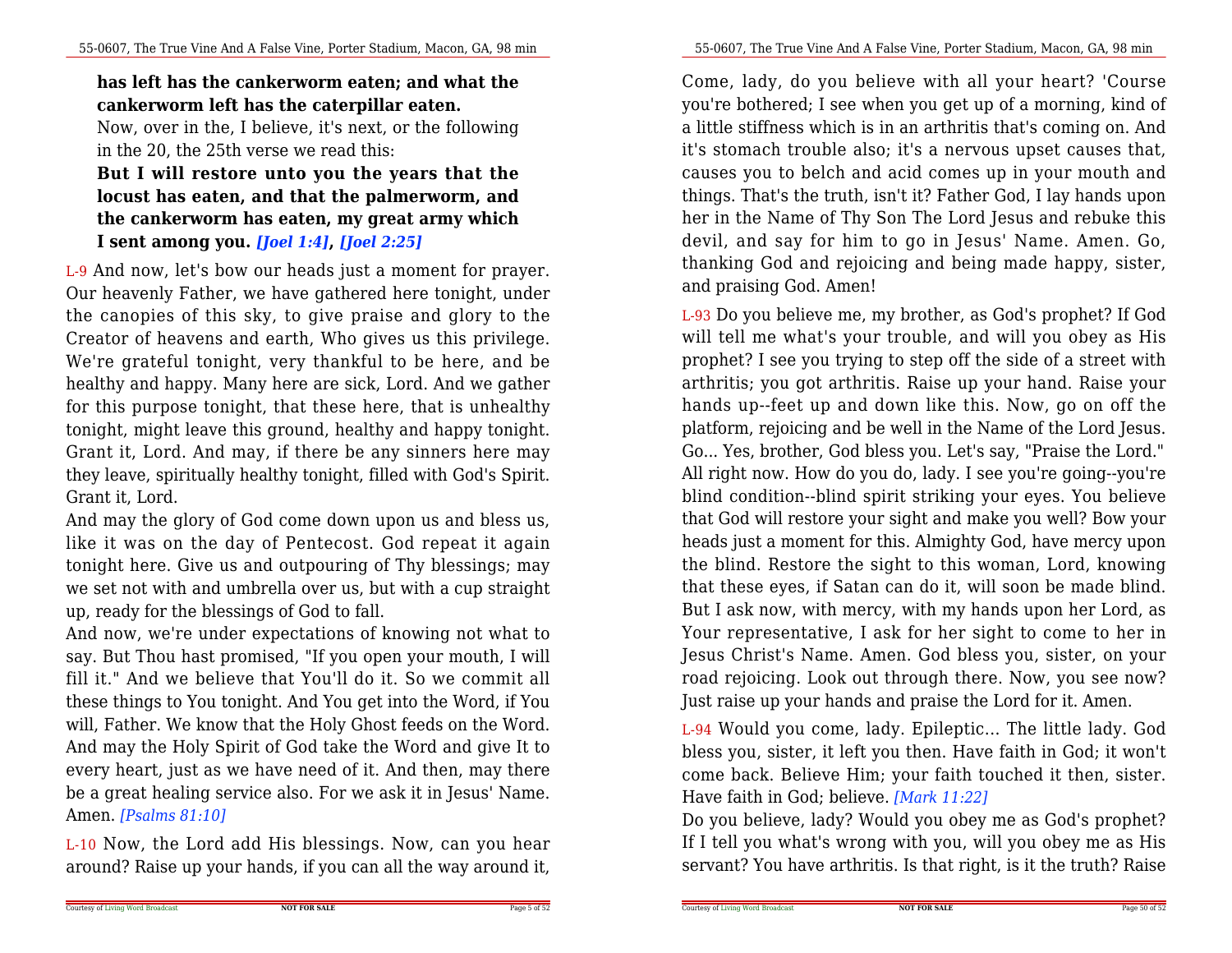stomach. You're nervous, upset, worried all the time. You're a person of deep thinking; you're always crossing bridges, 'fore you get to it, planning things that never happen. That's your nature. In your stomach, you're healed. Go get yourself a supper and eat it, 'cause your faith has made you whole.Praise God. Amen.

L-91 That's the way to have faith. Sir, do you believe with all your heart? You have a disease that killed more people than anything: heart trouble. But do you believe that God will heal you of that tonight? Raise up your hands, say, "I accept the Lord Jesus." Come here to me. And devil, I adjure thee, by the living God; you're exposed, come out of the man. May you go in peace through Jesus Christ's Name. Amen. God blessyou, brother.

Look this a way, lady. You believe, with all your heart? We are strangers to each other, but you suffer with a lady's trouble, the female trouble. It's caused a lot of discharge,mucus, and that's caused from, 'course that only could be seen (you know where that was done, that's at the--in a secret place) only God would know it. What it is, you've got an abscess in the abdomen. You were hurting mainly is on the left side. So, Jesus Christ makes you well. Your faith heals you. Go on your road now and rejoice and say, "Thank you,God."

L-92 The little boy, you believe that God will heal you? Then go eat your supper. Your stomach trouble's gone. Yours too, mother. Just go travel right along with him and praise Godand believe with all your heart.

Do you believe with all your heart? You believe God can heal that kidney trouble and make you well? He has, just keep walking on, saying, "Praise be to God" Who gives us thevictory.

Your nervous for one thing, been always upset. And you have a stomach trouble, also. Now, go on your road rejoicing,saying, "Thank you, Lord Jesus" and be made well. All right.

raise up your hands. I... Sounds to me like it's rebounding,'course I--I don't know. But someone, some of the--the book salesmen and them, told me that it was better up and around the rim up there, then it was back in here. Here's where therebound comes is back this a way. But you're closer now.

And now, let's just all forget whether we're Methodists, or whether we're Baptist, or whether we're Presbyterian, or--or Pentecostal. Let's just have a little time of fellowship now andrejoice in the Lord.

And now maybe, if Brother Moore comes tomorrow to take over in the preliminaries like this and have the--the message, then I will just come right straight to the platform here and start praying for the sick. You see? And we got hundreds ofpeople here to be prayed for.

L-11 And I want to say before I start speaking. The American people is not like people abroad. Well, when you get people abroad, over in Africa or over in a somewhere else, they- they're not like the American people. They are in Africa for instance. Where our Brother Thoms here is from. Well, there when they can see the supernatural move one time, and know that it's genuine supernatural, that settles it. Just tell them, say, "Get up and go home." And every cripple will get up and walk away. And every--everyone that's deaf will be hearing, and every blind will be seeing. They'll just--they just rake up the crutches and things and pile them up in thecorners.

In Sweden when we were there, was setting there, and not knowing even how to speak their language, the Holy Spirit would move out through the audience, and tell somebody, speak in English what their name would be in something else, a interpreter. Like their name was Running waters or something like that, It would tell them who they was, what was wrong with them, where they come from. The whole complete, surroundings would just raise right up, throwdown their crutches and things, and walk away. They're--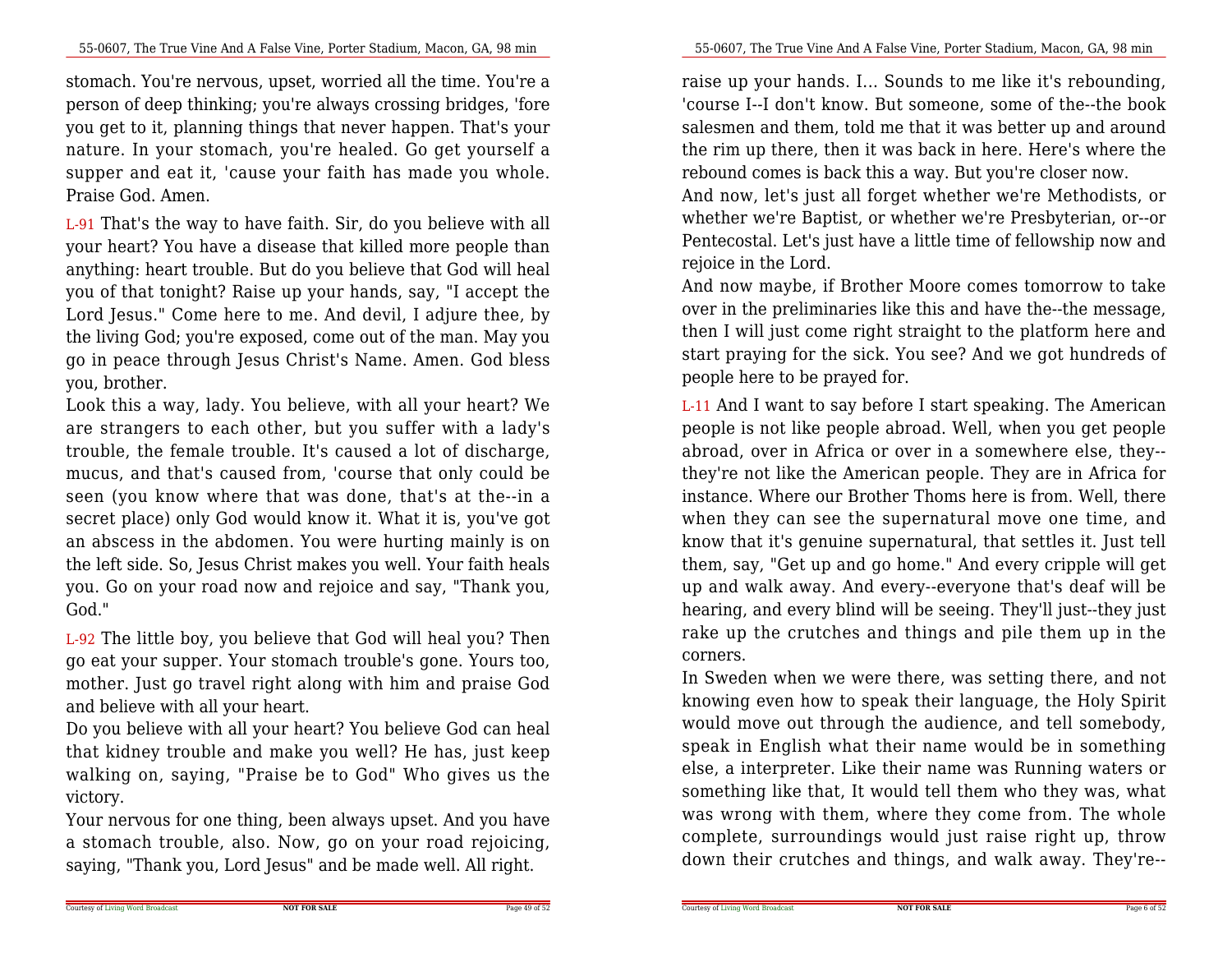they're... I don't care how they felt. They believed anyhow. If God was that close to them, they was going to walk away andbelieve it anyhow. They went testifying.

L-12 That's real what we should do. But we American people,you know what's the matter with us? We've been drug through every school of theology, one vice versa from theother one.

One will set around now and say, "Dr. Jones says that's mindreading."

 "Well, my pastor says, the guy is a Beelzebub; he is a devil." The other one said, "Well, it's not the Lord; I will tell youthat."

 And the people don't know what to believe. You believe God's Bible; that's the thing that's right. "Let ever man words be a lie; let Mine be the true," God says, no matter what it is. And the proof of the pudding is (as the old slogan is), is the eating thereof. If God says it in His Word, and He produces it,believe it, and go on. Forget the rest of it, and just let God betruth.

Now, we're going to speak a little bit tonight, if God willing, just a little old evangelistic, maybe, if the Lord will help us,"On the True Vine and the False Vine. *[Romans 3:4]*

L-13 You know the biggest story that was ever told, the biggest lie that was ever told is one that's got a whole lot of truth in it. Now, the biggest lie was ever told, was what Satan told Eve. See, it had a whole lot of truth in it. And now,you come around and say something that's just really right straight out a lie, why, you wouldn't believe that; you know better. But when it comes to a place where it's got about ninety-nine percent truth and one percent lie, that's the deceiving type. That's the kind you have to watch, is them kind. And that's just what the devil's good at. He told Eveeverything truth, but one thing. See?

 He said, "Now, you--you don't know what's right and wrong;you don't know good from evil. And now, if you'll take this

Now, the--it makes me weak. You see? I'm not beside myself,but I--I--I--I can't--I can't explain it. You see? Now, that which is on me, I never put my hand over that microphone just for this. See? You're just a little shook, you know. So I want youto come reverent (See?), just believe.

Now, look this a way, so that God might be able to tell you what--something that would encourage you. Your trouble is in the head; you have a head trouble. And then you've recently had something wrong with you like a--sort of like a heart attack. You had a heart attack, just had a heart attack,recently. You believe He's going to make you well? Come here. O God, Prince of Peace, Everlasting Father, send Thy blessings upon this woman who I bless in Thy holy Name, forher healing. I ask for Jesus' sake. Amen. *[Mark 11:22]*

L-90 All right, have faith now; believe with all your heart.Come, sir. Believe, every one of you? Just have faith backthere, now. If thou canst believe, you can receive.

 Little lady setting there with that colon trouble, you think the Lord Jesus will make you well? Do you believe it? You can behealed then. Jesus Christ make you well.

 What do you think--of the lady setting there; you got a tumor under your arm, haven't you? Yeah, and you got a heart trouble too, haven't you? You all put your arms around one another, Jesus loves you, and He will make you well. Godbless you.

Praise be to the living God. See, you don't need a prayer card; you need faith. Amen. I challenge you to believe that I've told you the truth now. You look and believe. Look toHim, all the ends of the world.

 Now, sir, we're strangers to one another. Do you believe me to be His servant, the Lord's servant? Between me and you comes a table, you back off from it; you got stomach trouble.You believe that Jesus Christ will heal you? Kind of a burning in your stomach, ulcerated like. It's a peptic ulcer. They say itlays at the pad of the stomach, the bottom part of the

Page 7 of 52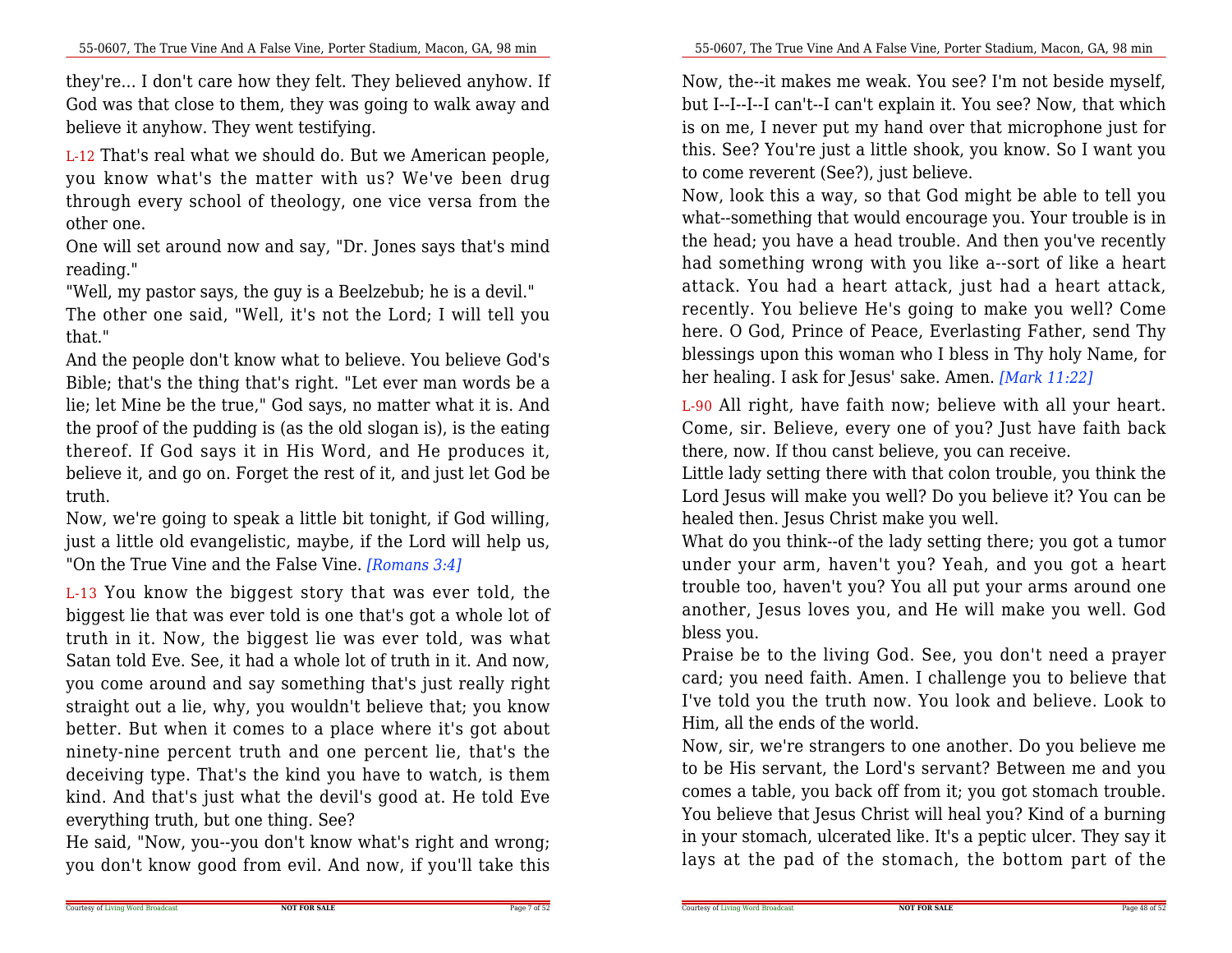we are believers? Then, in the Name of Jesus Christ I condemn this devil that's taken the life of my sister. And I adjure thee by the living God, that you depart from her,Satan, in Jesus' Name. Amen. God bless you, lady. Go have faith and believe with all your heart. Oh, how wonderful.*[Mark 16:17-18]*

L-88 Look this way just a moment, lady. We are strangers to each other. We do not know each other, perhaps our first time ever meeting in life. God knows both of us, doesn't He? Now, do you believe that the Lord sent me; the things that I have said is the truth? With all your heart. Then, if I could do anything for you, you know I would do it, if I could do it. If you believe in me like that, as God's servant, I'd do anything I could for you sister, but I'm just limited to a gift. That's all.But the gift declares that God is here and willing. Surely, I'd know of some conception of Him if He'd let me do these things, wouldn't I? I'd know to have some conception of God,have to, for we being strangers to each other...

But here, I see you're not here for yourself. You're here for a- -a boy; it's your son. And it's something... I see him examine his head. It's a... The doctor said it's a retarded cell or something other in the brain. And you're a preacher's wife.And your husband, kind of turning gray, and kind of got his teeth setting wide apart... Isn't that right? Almighty and omnipotent God, the Author of Everlasting Life, send Thy blessings upon the woman who I bless in Thy Name, and may her desires be fulfilled, in the Name of Jesus Christ, we pray.Amen. Amen; have faith; don't doubt. Just believe with allyour heart.

L-89 What do you think, sister? Do you believe with all your heart? All right, if you believe, it's for you. God honors believers. Isn't that right? "But to him that believeth..." If I didn't say one thing to you, and laid hands on you, do you believe you'd be healed anyhow, don't you? See? I like thatkind of faith. Have faith in God.

fruit," said, "your eyes will be opened, and you'll know what's right and wrong. And you'll be wise; you'll know like God."Well, that's true. That's exactly. All that was the truth.

But she said, "God said we will die."

 He said, "Oh, surely you won't die." And he persuaded her.Now, that's where--where the lie come.

Now, we can preach all around everything and leave off the main fundamental root of it, and there's where the lie comes.You see? There's where the trouble comes. *[Genesis 3:3-5]*

L-14 Now, we are going to go back on vines for a few minutes.God likens His church unto a vine.

 He said, "I am the Vine; you're the branches," and so forth.And if the vine is a grape vine, and it bears forth grape life, it's got to bear forth grapes on the vine. Is that right? The Life that was in Christ has to be in every branch. And if Christ's Life in Him was a preaching the Kingdom of God and healing the sick, every branch will have the same substancein it, as it comes up. It can't be nothing else.

 The Life of Christ in you... If I told you tonight, that the life of John Dillinger was in me. You'd expect me to have big guns here, something other. You'd be in danger, if his spirit was inme.

 If you... I told you I had the paint, the artist spirit in me, that--like some great, famous artist, you'd expect me to be able to paint a scene, that just like that artist could, 'cause his spiritwas in me. *[John 15:5]*

L-15 And if I tell you the Holy Spirit is in me, you expect me to do the work that the Holy Spirit did when It was here on earth, manifested in the Lord Jesus Christ, live that type of Life, preach that kind of Gospel, do the same thing. 'Causethe--the vine will always produce what the life of the vine is.Jesus said, "By their fruit you shall know them." Right, by

their fruit you shall know them.

Courtesy of Living Word Broadcast

 Now, you might take a tree, that looks like it's got sycamorebark on it and it bearing apples; I don't care what kind of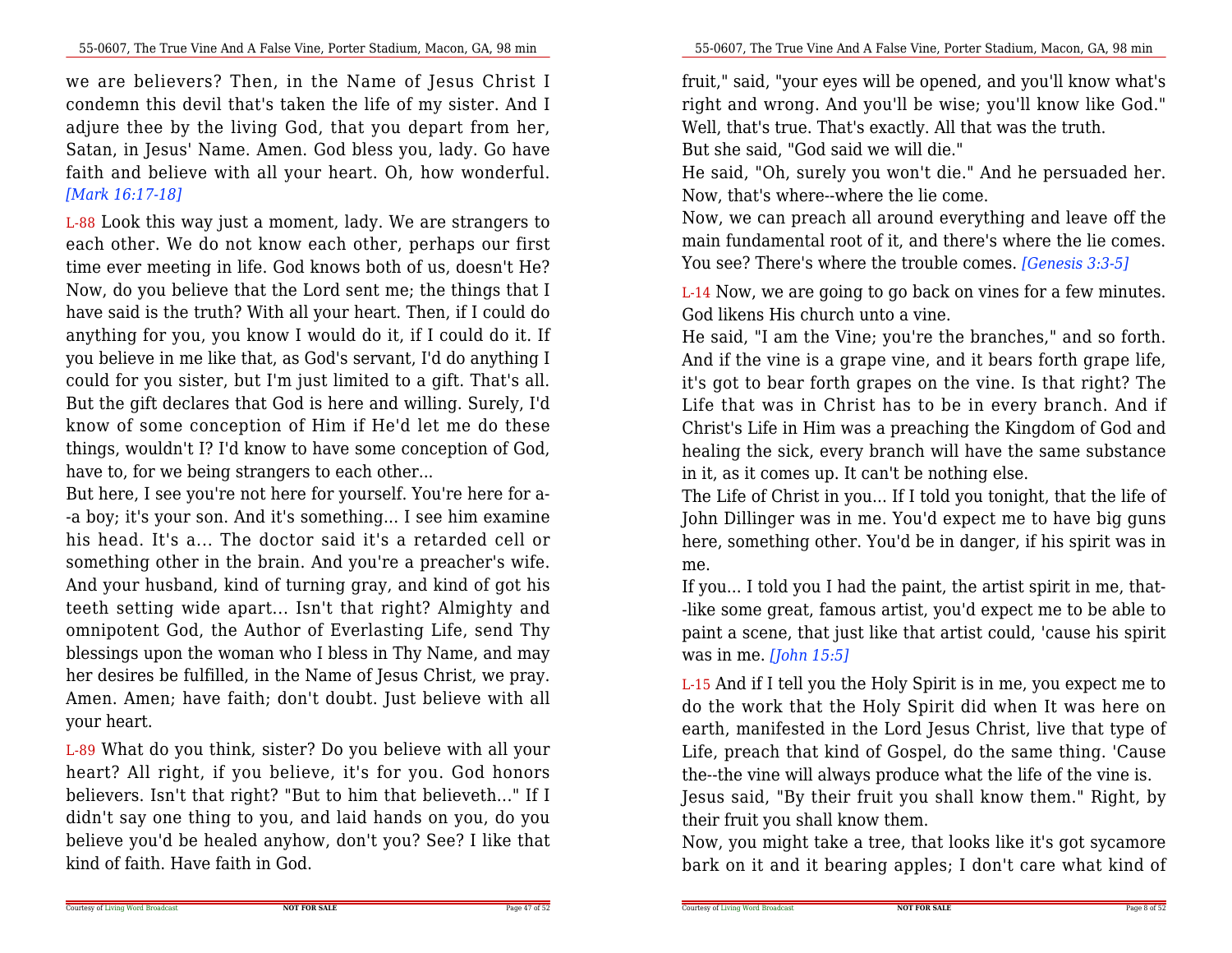bark it looks like; it's a apple tree to me. Because it's producing apples, shows that the life in the tree is apple tree life. And it'll bear apples. And no matter how you're dressed,or what you do, as long you're bearing the fruits of the Spirit,it show a--the Spirit of Christ, it shows that Christ is in you.*[Matthew 7:20]*

L-16 Now, all things originated in Genesis. You like to study Genesis, brethren, you ministers? Oh, I think it's the greatest book of the Bible, one of them. Everything that you find todayoriginated in Genesis. "Genesis" means "the beginning."

 Every cult that you find on earth today started in Genesis.Every real true church on earth today started in Genesis.Everything that we see, even all the science, started inGenesis.

Did you notice Jesus referring to it, said, "As the days of Noah was so will it be in the coming of Son of Man."? Look what they did; they were great builders. Look how your city'sa building here.

They begin to work in metal; science was great. They built the Sphinx, the--the pyramids, and everything, something that we can't do today, just exactly, just a repeat of the time.And they had cults; they had everything just like they did-have today. It's a great pointing towards the end time. *[Luke17:26]*

L-17 Now, and notice. Now, for our beginning tonight, we'regoing to go back and liken a true vine and a false vine.

Maybe I could take these two microphones; I don't know the man that set it around here a few minutes ago, didn't know what he was doing I guess. But that's just what I wanted him to do. 'Cause I'm going to take this to be the right vine and this the wrong vine, and just compare it now, just for thesake of illustration.

 Now, in the garden of Eden we find out, that there first was one man, Adam. God made him a helpmate which was Eve.Then come Cain, and then come Abel.

operation. I see they--you talk through this place in your throat, like your voice comes through it where they cut for cancer. And you're--you're not from this country, either.You've come from below here, from a place, Florida. And you've come from a city called Melrose, Florida. And your name is Mrs. E. M. Robison, you come from Melrose, Florida.And you want me to lay hands on you that you be healed. Almighty God, in The Name of Thy Son the Lord Jesus...Satan I rebuke thee, come out from these people that theymay go and be made whole through Jesus Christ's Name.

L-86 Have faith; you believe? All right, lady, do you believe with all your heart? I'm a stranger to you, but we're neither one strangers to God. Oh, my. Oh, how wonderful He is, how marvelous: the Prince of Peace, the King of kings, the Everlasting Father, the great I Am, the Rose of Sharon, the Lily of the valley, the Bright and Morning Star. All powers in the heavens and earth is in His hands. He stands among His people, outstretched arms, that whosoever will, let him comeand drink freely.

 Little lady, setting looking at me, right here on the end of the row, you've got a--a gallbladder trouble, haven't you? You believe that Jesus will make you well? You got a bleeding on the inside too, of the gallbladder. You believe God will make you well? You accept it with all of your heart? Shake your handkerchief up there, lady. Yeah, there you are; that's right.Stand up on your feet; Jesus Christ healed you. Amen, amen.*[Revelation 22:16-17]*, *[Song of Solomon 2:1]*

L-87 Sister, you got a cancer. That cancer is on the breast.Isn't that right? I see your examination, and I see it's on your breast. Do you believe Jesus is here to take it off? Come near. Look, there's something here know you isn't there, of justknowing standing present.

 Jesus said, "These signs shall follow them the believe. If theylay hand on the sick, they shall recover." Do you believe that

Courtesy of Living Word Broadcast

Amen. Go. Amen.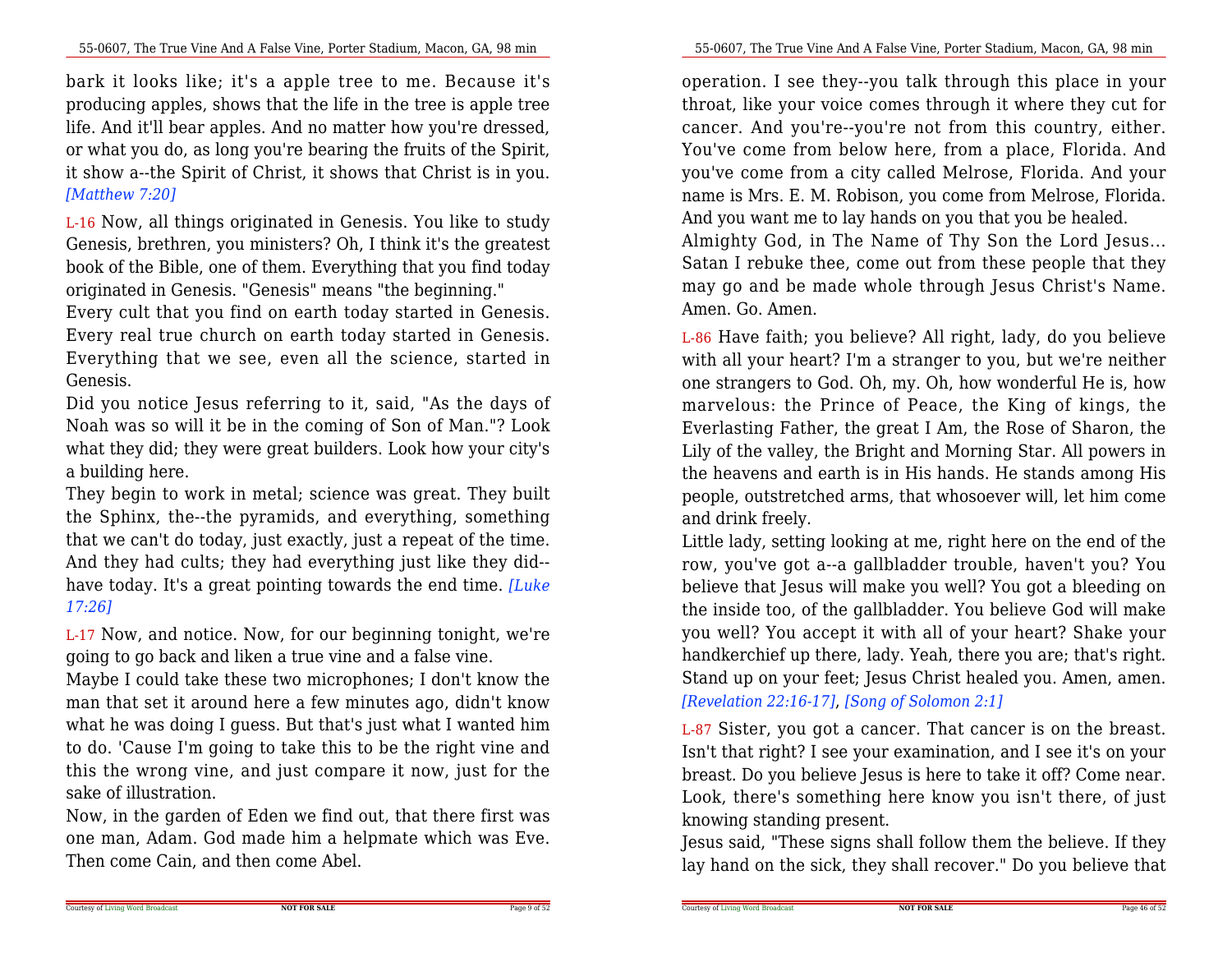-an examination, at a clinic, kind of a hospital clinic of affair,for cancer. It's a cancer that you're worried about. And you was praying, just before coming. And you was--revealed to you as you was praying, that if you would come here, and I would pray for you, that they'd find no cancer. You come up here, and you're not from this state. You come from Florida,up here, isn't that the truth? You're going to get the desire of your heart. You have it right now in the Name of the Lord Jesus Christ may it be received, in Jesus' Name. Amen. Godbless you, sister. Go happy, rejoicing.

Go this way if you want to. Brother Wood if you'd come andtake...

Do you believe? All things are possible to them that believe. Oh, I just wish you could understand, right now, what it means, what it means to--to be here in the Presence of the Lord Jesus. What a different looking audience it is, from five minutes ago. You may think that I'm just saying that, but that's between you and God. The Lord Jesus' Presence isright here now. *[Mark 9:23]*

L-85 Now, there's an evil spirit moving in the audience. It's coming to this woman setting here, standing here. Now, just a moment. It's a spirit screaming for help. The woman who is standing here... It's this women setting right here with her foot up in the chair. Now, look this way just a minute, the both of you, while this dark streak is settled between you.This lady here, cancer condition, and operation from the throat. That woman setting there has cancer. She has something wrong with her foot, and she has a cancer on her breast. And only God can make either one of you well. Youbelieve?

 Now, to you, them spirits are pulling one to another. Now,being that you're closer to me, I want to talk to you just a minute. Now, it's still moving between the woman. Now, have faith, lady, both of you, 'cause you're right now on thedecision ground. You're very nervous, too. You had an

Let's begin right there. Now, spirits does not die. Men die,but spirits does not die. God takes His man, but never His Spirit. God took Elijah, and a double portion of His Spirit come upon Elisha, about eight hundred years later come out on John the Baptist, and predicted to come again in the last day. God took Christ out of the earth, but the Holy Spiritcome back. *[II Kings 2:9]*, *[John 8:44]*, *[Matthew 24:24]*

L-18 The devil takes his man, but the spirit remains just the same. Jesus said, "You're of your father, the devil." Said, "Which one of the--the--of the prophets that showed forth the coming of the Just One, did your fathers not stone, and soforth?" speaking of the Pharisees. And it... *[John 8:44]*

 Remember, and right keep this in mind: The antichrist spirit is not communism. The antichrist spirit is religious. Jesus said, "It'd be so close it'd deceive the very elect if possible."*[Matthew 24:24]*, *[Mark 13:22]*

 It's not a--a something like a communistic anti-God affair; it's <sup>a</sup> religious spirit. John saw it in Revelations, and he wondered with great admiration, how it set like the church of the living God, and so forth, and yet in it was found the blood of ever martyr that had ever been killed for the Lord Jesus.*[Revelation 18:24]*

L-19 Now, in the garden of Eden there, we will just let Adam and Eve pass by and begin with the two boys, Cain and Abel. We was talking of them a few days ago. Each one of those boys were spirits. And to my opinion, right there were Judas and Jesus in a prefigure. Just as Cain killed Abel at the altar,so Judas killed Jesus at the altar by betraying Him anddenying Him.

Some people only see three crosses on Golgotha; there was four. The cross represents a tree. And there was Christ, a thief on each side, and Judas hung hisself on a sycamore tree.He was on just as much cross as Christ was, for cursed is he that hangeth on a tree. *[Matthew 27:5]*, *[Galatians 3:13]*, *[Genesis 4:1-8]*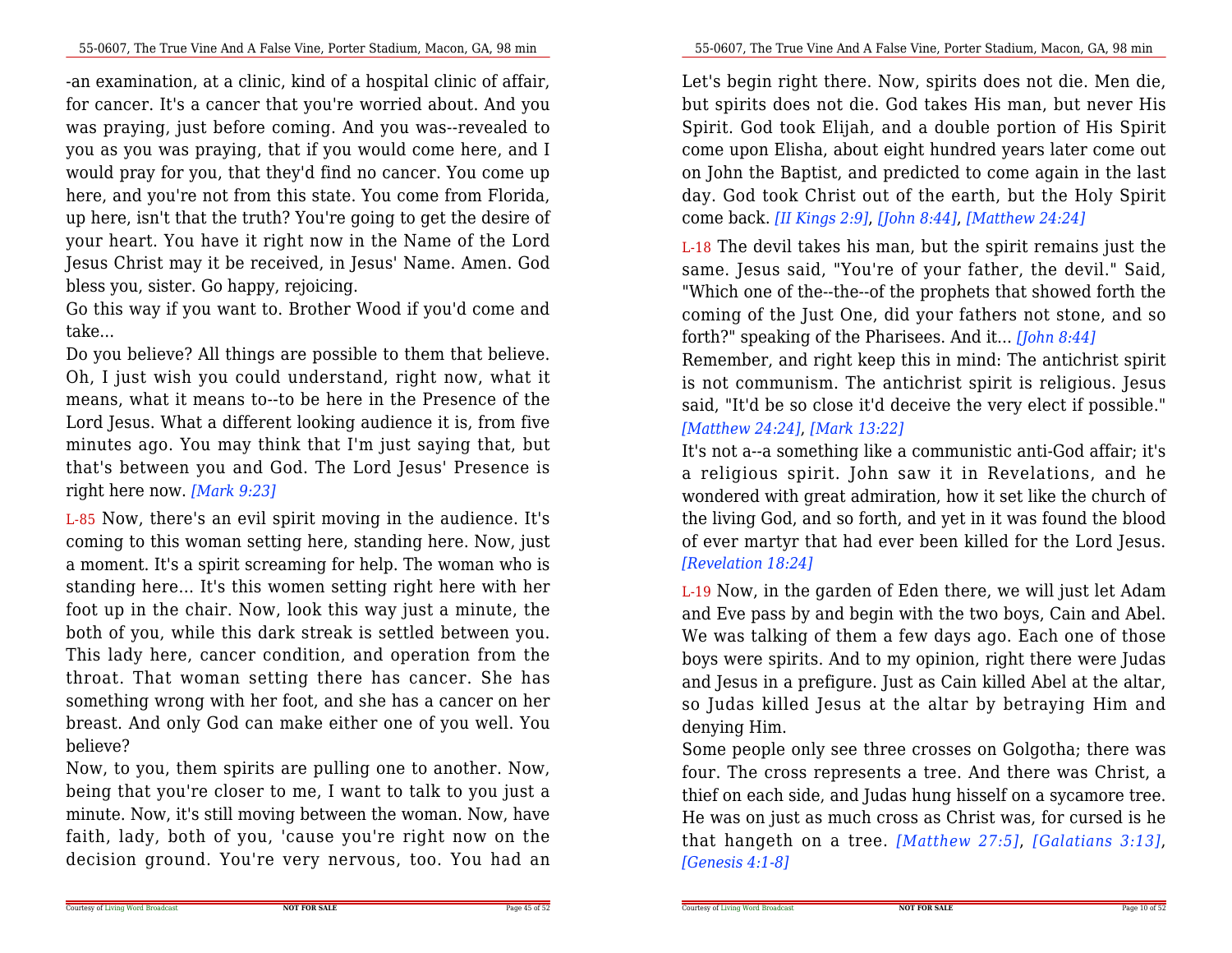L-20 And notice, here was the Son of God, came down from glory, going back to glory, taking with Him the repented sinner. Here was the son of perdition, come from hell,returning back to hell, taking with him the unbeliever. "If thou be the Son of God." See, just perfect. But those two Cain and Abel, both of those boys was religious boys. They were really truly religious...?... Cain knowing after he come out of there and realizing he was mortal, he could not go out to face death, knowing he had to go out of the world without beingsincere.

Sincerity isn't what God requires. Sincerity is all right, but that's not enough. Perhaps tonight if we'd go down into the Ganges river, watch those mother's with them little black babies, sticking them into the alligators. And them squash them to death on the--oh, on--in their mouth, sacrificing tothe god. That's sincerity. *[Matthew 27:40]*, *[Genesis 4:1-8]*

L-21 What if you'd follow me to India and see those people pull off their shoes and walk through fire, and their feet burning to blisters. Go in with me to China, and find their little feet broke up like that, and walk on their toe's, how they make sacrifices, and everything, very deeply sincere, but stillthat's not salvation. Sincerity has nothing to do with it.

 Many times the heathens who cut themselves, and lance themselves, and way deeper than anything you ever seen acted in Christianity... Why, Christians will hardly walkacross a street to a revival. That's right.

But them people will do anything, even sacrificing their children to their lives. But that's it, sincerity doesn't spell it."There is a way the seemeth right unto a man, but the endthereof is the way of death." *[Proverbs 16:25]*

L-22 And it behooves us to check up now, to find out where we're standing. We're in the end time. No time for playing;it's time now to get right, and be sure that you're right.

If you went to the--down here somewhere to the grocery, or

the woman at the well. A picture again, a man and a woman(See?) the same way. *[Mark 5:27]*

L-82 Now, you remind me a whole a lot of my mother. What do you think about that Leo? Just about a--about like my--my mother, about that size, a little irish woman. Perhaps praying for me now, for she knows I go in the meeting about thistime. And she's praying for me.

And if I was any kind of a deceiver, I'd be a heartless brute,to try to deceive a--a--a some--somebody, and impersonate or throw off on the Lord Jesus. I wouldn't do that, lady. You don't believe that of me, of being a--a... [The lady says, "You're a man of God." --Ed.] Thank you, my sister. Thank you. Then with that saying, surely God will honor what you'rehere for.

L-83 Now, you just look to me as your brother, and knowing it's--that <sup>I</sup> am your brother. And thank you for that compliment, "being a man of God." I'm not worthy of that expression, but I--I believe that God will honor you for sayingthat, 'cause He has made them statements.

Now, not knowing you... And if the Lord Jesus, His holy Presence which we're now in, will let me know what you want here, what you you come up on the platform for, well then, He will--you'll know whether it's true or not. Then you'llbe willing to accept it and say, "Yes, I believe It comes from God, 'cause I know that little man standing there wouldn't know nothing about me." So you believe now, with all your heart, as I look to see, what I can see for you--see if He would tell me anything. He may not. But He may. And then if Hedoes, I will be very thankful to Him.

L-84 But I see now, to this women that's standing near, she has a real dismal funny spirit. It's a spirit of worry, fearful. She's all nervous and upset. And she's bothered a lot with a nervous condition. And she's... It's about a condition of herbody, that she's worrying about, because she's planning on a-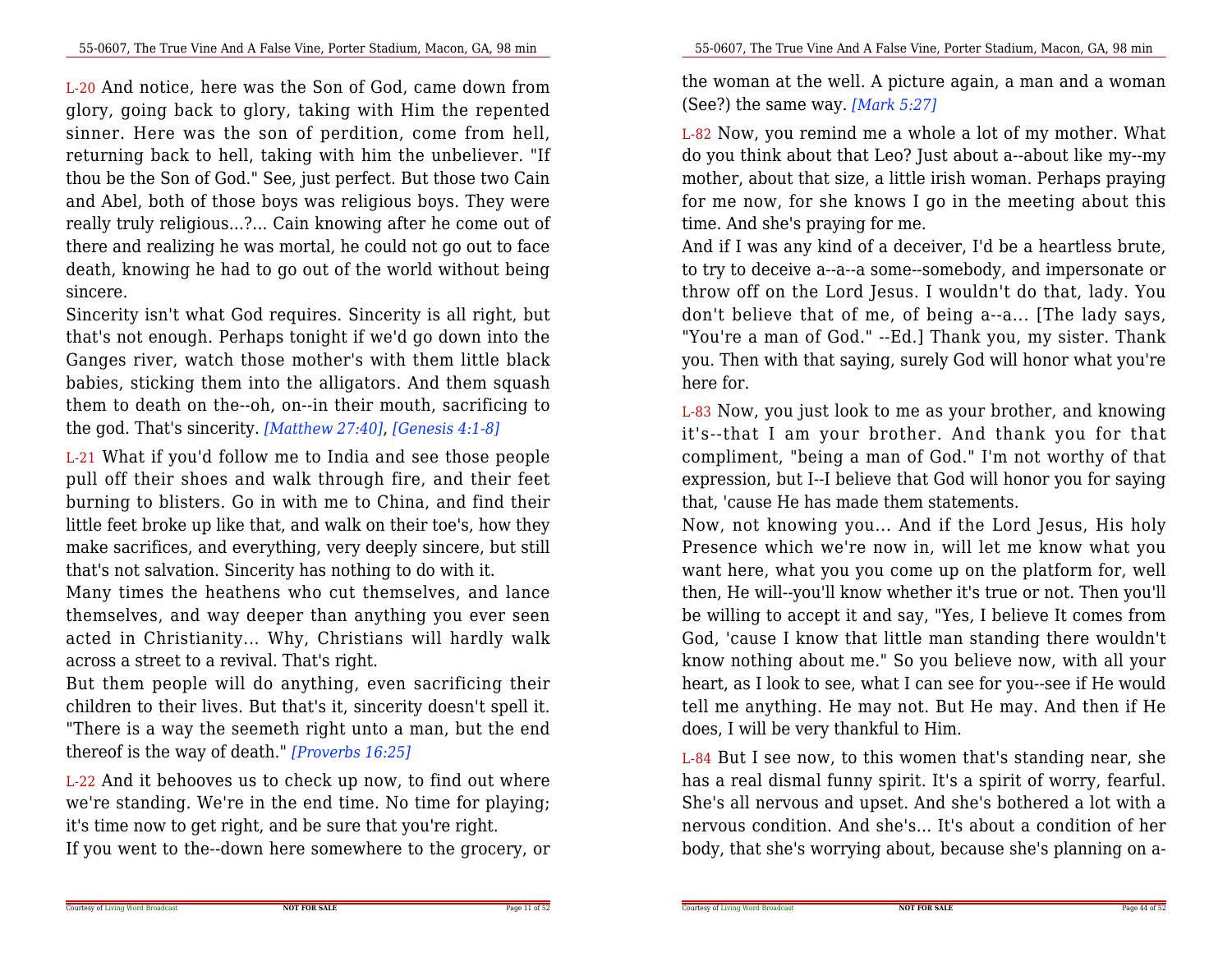#### They're not infallible people.

The Bible said, "Elijah was man subject to like such passions as we are," his up and downs, and differences. *[Genesis 37:20]*,*[Genesis 27:18]*, *[II Kings 4:27]*, *[John 5:17]*

L-80 Now, if Jesus has raised from the dead, He's anointing tonight--and I contend for that, that He is risen from the dead, then He will come and manifest Hisself just like He did here on earth. Then it's up to you from then on, whetheryou'll believe it.

 If this woman, knowing that she's a total stranger to me and me to her, and if Something will come here, and anoint me, and tell me what she wants to ask me or whatever it is, then it's going to be up to you. You know it'd have to come through supernatural power. Then it's going be up to you whatever you believe about it. That what--what you have- how you approach it, that'll be the determination of what youget out of it. That's right.

L-81 Those who thought He was Beelzebub, smacked Him in the mouth, and felt no virtue. But woman who touched the hem of His garment, and run out, she got healed. It's just your approach to it, that's right, the way you approach it.Now, may the Lord Jesus add His blessings.

 Say, "Brother Branham, you're stalling for something." Exactly I was. Sure, I was stalling till this anointing comes, but He's here now. And in the Name of Jesus Christ, I takeevery spirit under my control for the glory of God.

Now, be reverent, set still, because there's foul, evil spirits in the meeting tonight. See? And set still now, 'cause you remember, when they leave one, they can go right straight to another. So now, be reverent and be quiet while I talk with the woman just a little while, to see just what her troublewould be and what she's here for.

Now, sister, not knowing you, I turn to you now as a single individual. After talking to the--the audience, I turn to you asa single individual, just to talk to you like our Master did to

55-0607, The True Vine And A False Vine, Porter Stadium, Macon, GA, 98 min

down to the restaurant, and you bought a bowl of soup, and it had a fly in it, you'd send it back; you sure wouldn't take it. You're watching what you are putting this body, but you'll put anything in that soul, no matter what it is, any kind of a dogma or a doctrine. But you'd better check up with the pure unadulterated Word of God, and find out whether you'rereally in the right category or not.

 Remember, no matter how good you treat this body, a hundred and fifty pound man is only worth eighty-four cents. That's right. But you got a soul's worth ten thousand worlds.You'll take care of eighty-four cents, and let the ten thousandworlds go any way. Check up.

L-23 Now, go back into Genesis with me. Watch those boys come there to worship, both of them worshipping. Now, Cain,worshipped God with all of his heart; he made a sacrifice,built an altar worshipped the Lord, just as sincere as he knowed how to worship. Sincerity, altars, belonging tochurch, all of that doesn't spell it, not a bit.

 Then Abel came, not with beauty. I want you to notice.Always get this out; especially you people around here sometimes... That's what... I'm going to preach to you Pentecostal brethren, the ones that's sponsoring my meeting.See?

 Listen, we're... Somehow there's something wrong. That's right. I'm afraid we're beginning to act too much like the other churches and things. You're letting down. Brother, it behooves... We... What we need tonight is a good old fashion revival, breaking up the starch and bringing people out in theopen. *[Genesis 4:1-8]*

L-24 Now, the first thing you know, you find out that's the same thing that got Israel in trouble: They wanted a king like the other Gentile--or the other nations and Gentiles. They got in trouble with it. Don't try to pattern after nothing but the Lord Jesus Christ; let Him be your sole Center to God. Getthese... Throw these things away; lay aside every weight.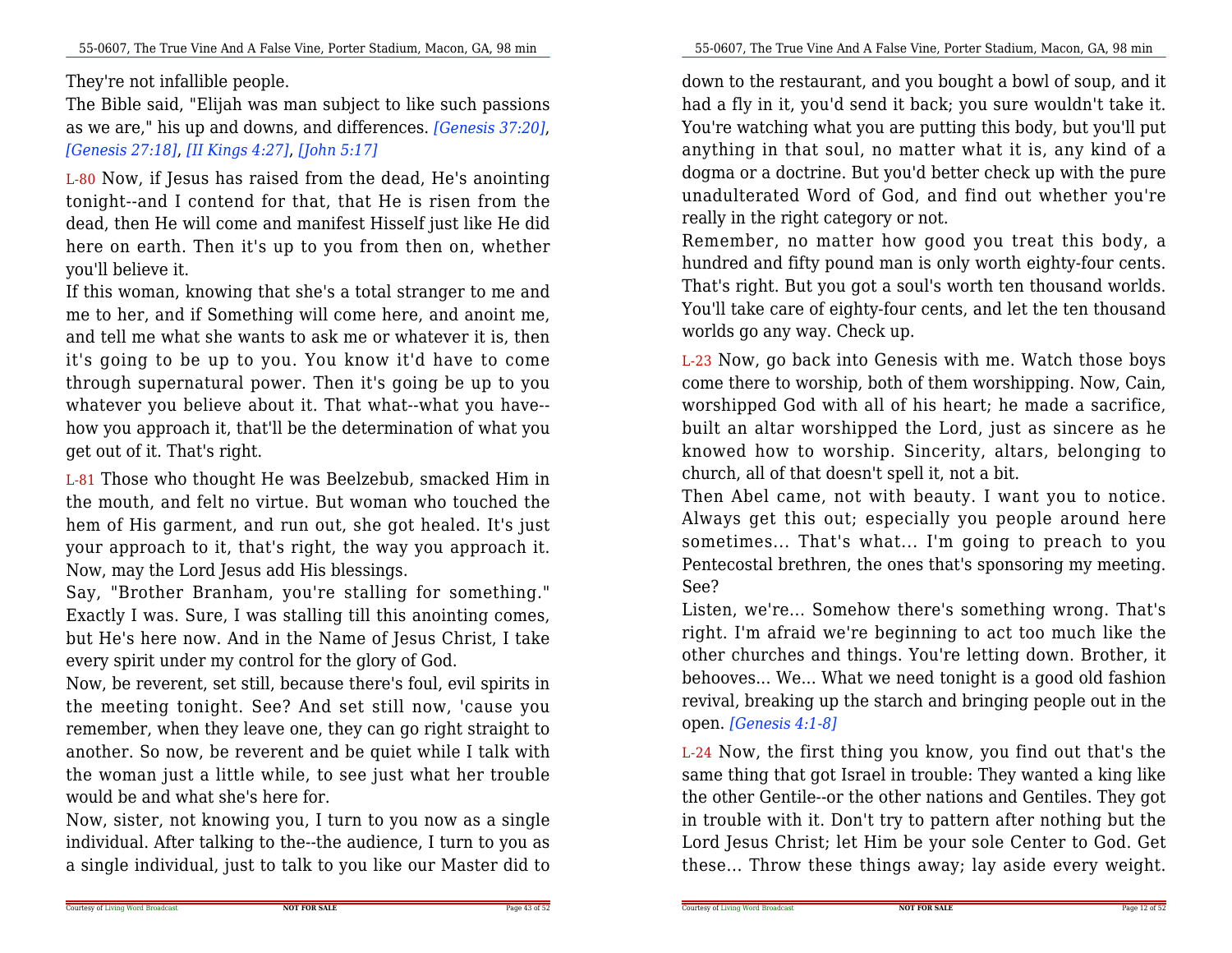Start right back into the Gospel.

Did you realize that people today are taking in members; they did it. When the Methodists revival come there was great breaking up. They had a real revival. But just let a few of them begin to break away, and then new people come in,they begin to get cold and formal. The Methodists had Divinehealing; they had the power of God.

Why, John Wesley's own ritual, that I got in my house some texts of--of his book. He was here in America, him and Asbury. And he was riding a horse out for--to pray for some woman; the horse fell and broke its leg, and he got off, and anointed the horse with oil in the Name of the Lord, and got on it and rode away. You preach Divine healing now; they'llthrow you out of the Methodist church. *[Hebrews 12:1]*

L-25 And John Smith, the founder of the Baptist church, my own church, why he prayed so much at nighttime, till his wife had to lead him to the table; his eyes would be swollen shut from crying. You can't even get a tear out of a Baptist eye no more. What's the matter? Something went wrong, because that... I ain't nothing against the Methodist or Baptist churches; them are my brethren. But the thing of it is,brother, a few round of apostles like it was in the beginning, you begin let down the bars, let down the bars, this one come in with a lot of theology, a lot of education, and run God outthe door. It'll never substitute for the power of God.

Pride, big something, make a big church building, have a big name, that's what's the matter with our churches today. We're trying to get more members. Every church, trying fuss for the organization, pull for this. They're all right. I know this is a little sparky, but it's good. You see? That's right. It'sgood.

But the Assemblies wants their big one of the... The Oneness wants their big--theirs to be the biggest, every one. How can you do any thing for God when you got... We're trying to findhonor--seek honor one from another. Brother, the thing of it

know; we're taught that when the Messiah cometh, theMessiah will do these things, but You must be a prophet." He said, "I'm He that speaks to you." Is that right? "I am Hethat speaks." *[John 4:7-9, 16-19, 25-26]*

L-78 Now, what was that sign? To tell her what was wrong with her, where her trouble was: it was the sign of the Messiah. What is it amongst the better scholared, educated preachers today? Mental telepathy, fortunetelling, Beelzebub. Just the same thing amongst that kind of class on the street that day. They looked around and said, "Well, I--wecan't deny that he knows their thoughts."

 Jesus--Did He read the people's mind? Be careful. Yes. If you'll tell me the difference between perceiving a thought and reading a mind, I want you to lay it up here on the platform and tell me what's the difference: perceiving a thought or reading a mind. Not like the devil does now, some of these here devil works... Setting right here with a palm reading and guessing a whole lot, like that, that's the devil. Everything the devil's got, he's copied off of God. *[John 4:18,25]*

L-79 But God, in His prophets and in His seers and so forth,absolutely knows that these things as God will reveal it.

 There's many things He don't reveal to His servants. Look at- look at old Jacob setting on a stoned. Setting up there and brought his boy's coat back... And you knowed he was a prophet. Brought his coat back and said, "A beast killed your boy." That was wrong. He didn't know the difference for fortyyears.

Look at Isaac, setting up there total blind, and here come Jacob up and said, "I'm Esau." He blessed him, for Esau--anda prophet...

Look at the--this Elijah, setting there and--and here come the Shunammite women and fell down by him like that. Said, "God's troubled her heart and kept it from me." They don'tknow all things. They just know as God will let them know.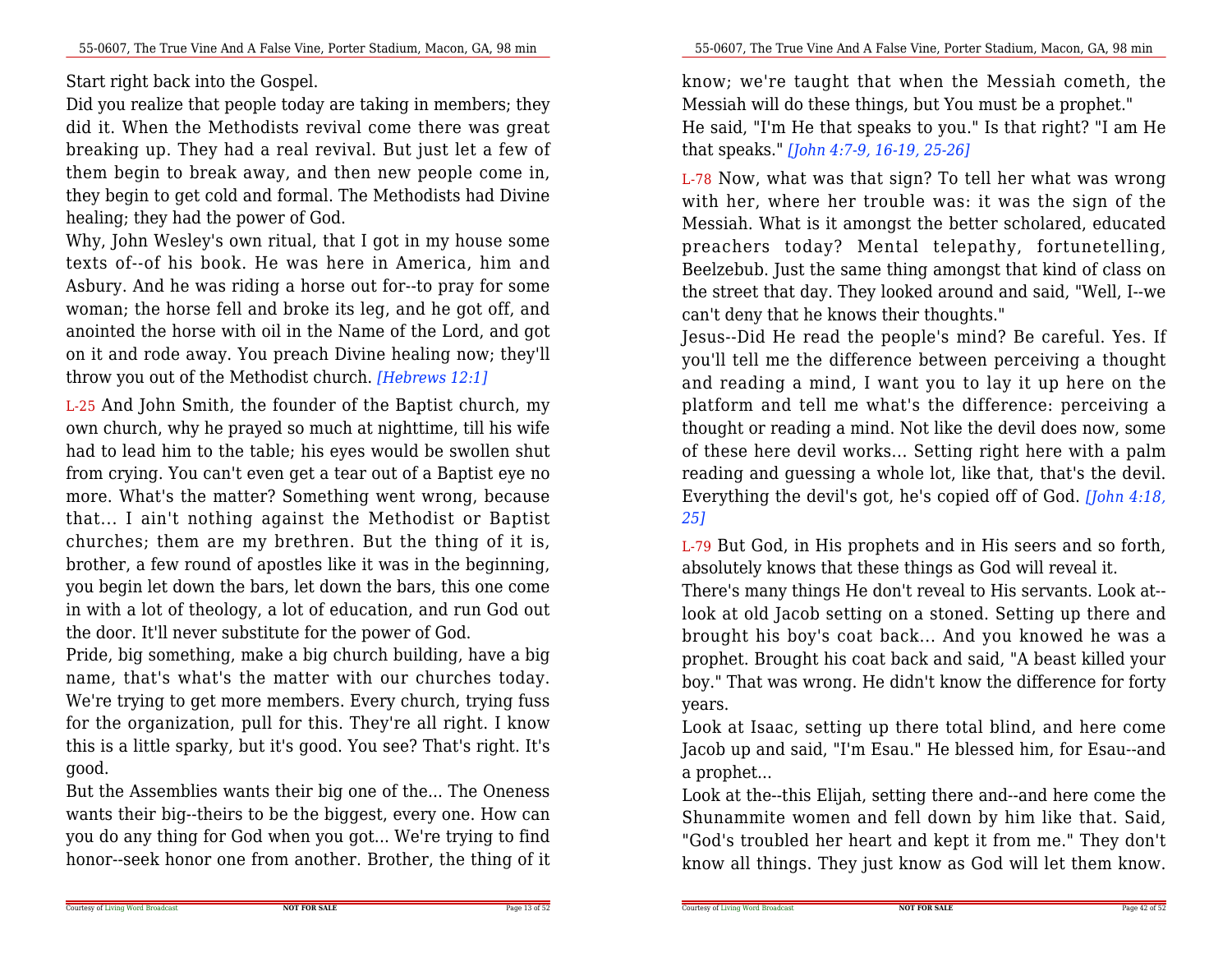wanting to know where something has happened, or something, or what about--I don't know. I can't tell you. ButHe does know.

L-76 Now, the only thing that God could do, if it's for healing.Well, He'd say, "I did that when I died at Calvary for you." Is that right, clergymen, you--you ministers? He... There's where He done all the healing that ever was--could be done,is right there. The--the price is already paid. It's just something now to make people to believe that. Is you... All of you around the rim understand that? If you do, raise up your hand, if you understand? It's just something to make people realize, (thank you) that He, that He is here. His Presence is here. Only by preaching the Word, maybe by some other giftor something or another...

L-77 Now, if He was standing here, He would know this woman, if the Father would show Him. Now, what would He do? Now, I'd imagine, if He would do just like He did at Samaria when that woman come out at Samaria. He went up and set down on a well. She come up to Him and come up and started to get a bucket of water, and He said, "Bring Mea drink." Wonder why?

 She said, "Why, it's not customary for you Jews to ask weSamaritans such."

 He said, "But if you knew Who you were talking to, you'd ask Me for a drink." See? I'd give you water that you don't come here to draw." She went ahead and carried on <sup>a</sup> conversation.

 Now, to my honest opinion, here's what He was doing: contacting her spirit (See?), finding out what her spirit was. So He talked to her, till He found where her trouble was. Then, when He found the trouble, He told her what it was.He said, "Go get your husband."

She said, "I don't have any husband."

Said, "You got five."

Why, she said, "Sir, I perceive that You are a prophet. Now, I

is, we're all six foot of dirt, and God might take us at any time. Seek God with all your heart. Let the... The churches are all right, every one; I have nothing against none of them.They're all fine. But what we need is Christ in them churches.You're leaving out the main thing. That's right.

L-26 Now, look at Cain; he come with sincerity. But look, in the background, his daddy, the devil. Who he is... He was influenced by his daddy. The reason in heaven... When he was up there, he set up a kingdom more beautiful, more elaborate, pretty, then what Michael's was. He tried to get a greater kingdom. That's why he was kicked out: pride, beauty, stuck-up. And when he come here, there was a nature of him right in his boy. And it hasn't died yet. That's right. Oh, big church, say, "I belong to the biggest church intown." That don't mean a thing, not a thing.

What it is: How is your heart with God tonight? That's thenext thing. That's the question. *[Genesis 4:18]*

L-27 Jesus never come for us to build big churches. Listen here, let me tell you something, and this is on the side. Jesus never asked us to ordain and--or make any church. He never left word for us to build a church; He never left word for us to have an organization. He never left word for us to have a seminary. He never left word for a hospital. He never left word for our school or an education. But he did say to the church, "Preach the Gospel into all the world, then I willreturn."

 Nothing against the organization, church, hospital, they're all right; but we put our emphasis on that, instead of taking the Gospel to the world, when two thirds of the world tonight has never heard of the Lord Jesus Christ. How can He come? He will come when the Gospel has been preached. Not passing tracts now, they're all right, passing tracts, but "preach the Gospel means demonstrate the power of the Holy Ghost to all nations that I will call as a witness." Amen! That's right.*[Mark 16:15]*

Page 41 of 52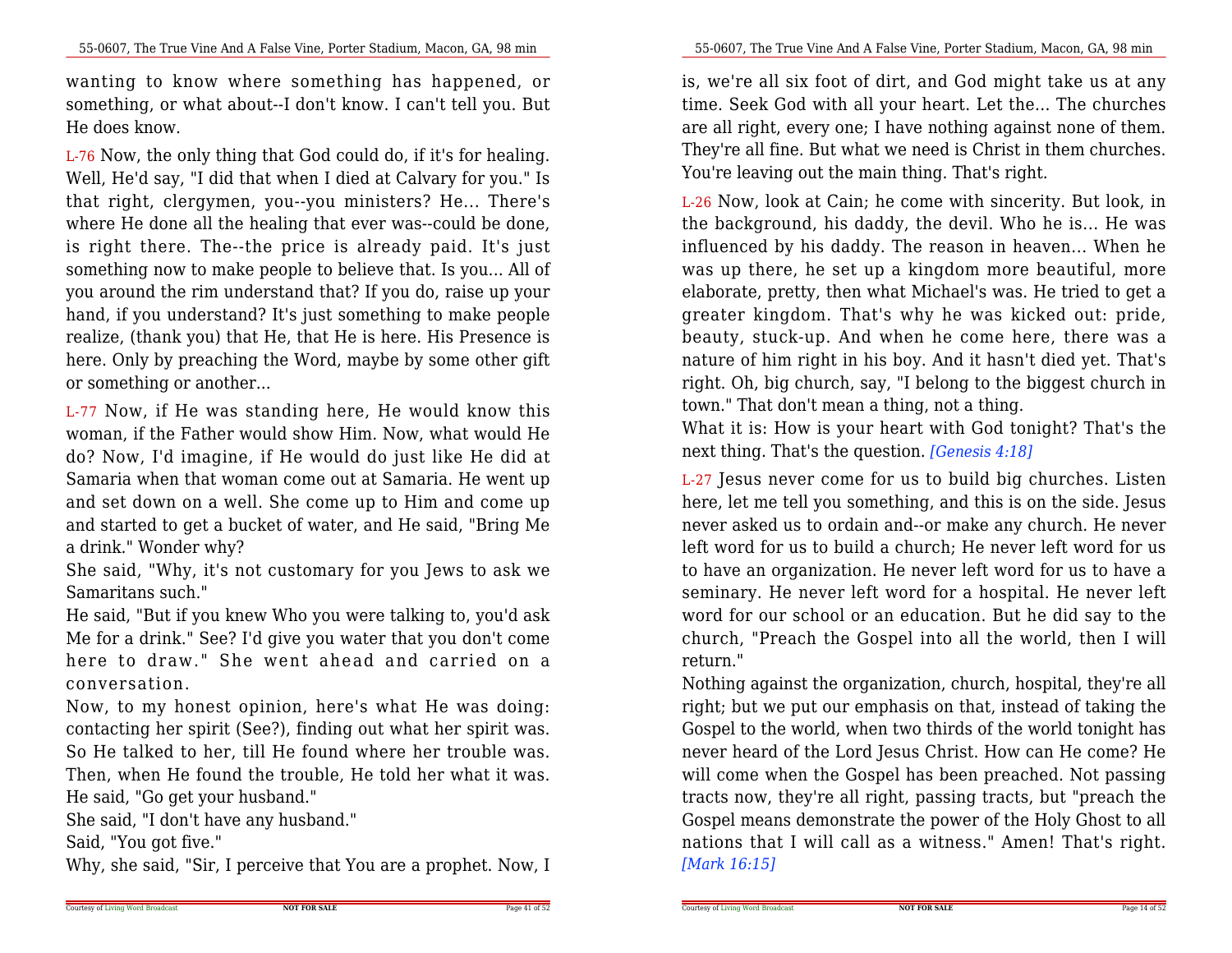L-28 Notice, Cain back there, just as religious as he could be, walked up and made a beautiful altar, offered up his sacrifice, knelt down with all of his pomp, just like his daddy.He wasn't a atheist; he wasn't an unbeliever. No, sir, he was a believer. Exactly right. So there's such a thing as being a believer and yet being condemned. The devil believes and trembles. The devils when they seen Jesus, they publicly confessed Him to be the Son of God and asked for mercy.That's right.

 There Cain knelt down, worshipped, fixed all the big lilies, I imagine upon his altar, and brought the fruits of the field, and laid them up there, and knelt down, and said, "Now,Jehovah, look how pretty this altar is; look at that old common altar that bunch of holy-rollers has over there. Just looky there what <sup>a</sup> little old common place they're worshipping in, that guy Abel, that little old stinky lamb hanging up there. Looky here what I have done for You. I've built this great church; I put everything down here. See what <sup>I</sup> am? I'm... I've done something big. It'll--it'll show psychology. It'll--it'll bring people in." Oh, my, that's the works of the devil. That's right. He said, "Now, receive me,Jehovah, You know I believe in it." And God flatly refusedhim. That's right. *[James 2:14]*, *[Genesis 4:1-8]*

L-29 Here come little old Abel, pulling that lamb, with a spiritual revelation, that he knowed that it wasn't fruit that brought them out of the garden of Eden; he knowed it was blood. And life don't lay in plants; it lays in blood. Here he come with a little string rapped around, or grape vine around that little lamb, throwed him up there, and said, "This is it,Lord."

God said, "That's justification." Amen.

 Then look, his brother was jealous of him. That jealous streak never leaves that high society class. No, sir. It's still there. Amen. Still there, it won't leave; it'll make its roots and bedsin hell. Notice, there he was moved up there, and killed his would be able... Now, as far as healing, He paid the price of that at Calvary. Every person is healed already, as much as God could do for you. Only if you preach the Gospel, or some sign or wonder has already been done, it's up to you to accept it. Do you get it? It's up to you to accept it. Then, if God will come down and preach it in the Word, and you won't believe His Word, then if it'd be me or you, we'd say, "Let them alone," but not God. He's not willing, no. He comes on down, after He sends the Word, then He sends signs and wonders, and prophets, and visions, and everything else,trying to get the people to Him. Is that right?

 Now, if He will come tonight and perform the very same thing here in this church, in this group of people, that He did when He was here on earth, will you believe He raised from the dead? Will you do it, will you accept it on the sameground? *[John 14:12]*

L-75 All right, is your? All right bring the--the lady here. Now,if--if the engineer will watch these microphones... See, my voice out there, 'cause I don't know sometimes, how loud it is or how--how it is as it goes on, you understand, I suppose.You just regulate accordingly.

Now, here stands a lady, standing here by me. I'm just... I'm a man, she's a woman. I've never seen the lady in my life.And--is--Probably, she has never seen me in her life, 'less it was setting out in the audience somewhere--she looked up.So I suppose we're strangers to one another are we, lady? We are strangers, yes. And born probably miles apart, many miles and many years apart, and here we are tonight, met forour first time.

 Now, what would Jesus do if this woman... I don't know what she's here for. God knows but I don't. If Jesus was here, what would He do and what would He say to the woman? What do you think would be His attitude? Now, she may be here. She may have domestic trouble. She may have a financial trouble.She may be sick. She may be seeking God. She may be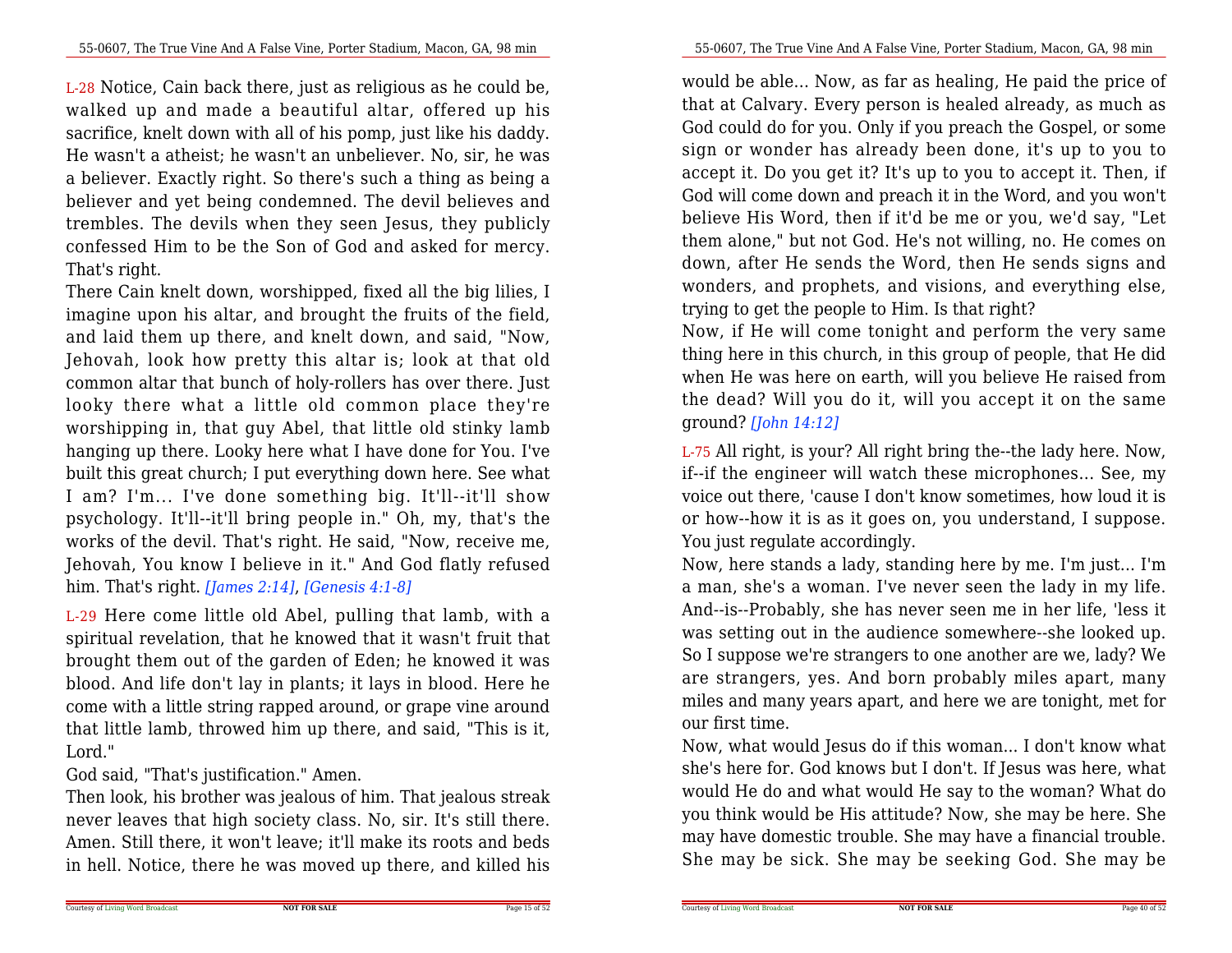The Scripture says, "He is the same." Is that right? Now, we know that's the truth. Well, we can't deny that, because the Scripture says it. Now, Jesus, when He was here on earth, we find out what He done. Now, this to newcomers. He did not come to be a Healer. He said He wasn't a Healer. Is that right? "I can do nothing in Myself. It isn't Me that doeth the works; it's My Father that dwelleth in Me, He doeth the works." Is that right? So Jesus did not do nothing. *[Hebrews13:8]*, *[John 5:19]*

L-73 Did Jesus heal all the sick He come in contact with? A million miles from it. Did the apostles heal all? No, sir. They didn't heal anyone. God didn't heal everyone through them.Look at Jesus going through the pool of Bethesda. There that great multitude, more than there is here tonight, laying there of lame, halt, blind and withered, waiting for the moving of the water. And Jesus walked right down through that, that bunch of people, moving through there, and never healed a one of them. Passed right by them and went over to a man laying on a pallet, for He knew that the man was there in thatcondition. And He healed him, went away.

 The Jews begin to question Him. Would He be questioned in Macon, tonight, to heal one man laying on a pallet, and leave two or three thousand people laying there lame, blind, halt,professing to be the Son of God, full of mercy? Sure He would be. Full of compassion and walk away and leave a mixed up multitude, blind, lame, halt, withered, twisted, laying there,and move right through them and not heal them? Sure, He'd be questioned. But what did He say then? He turned to those Jews and He said (Saint John 5:19), "Verily, verily, I say unto you, The Son can do nothing in himself, but what he see the Father doing, that doeth the Son likewise. What the Fathershows Me, that's what I do." *[John 5:2-3, 19]*

L-74 Now, He said, "The same things that I do, you'll do also.Even more, for I go to My Father." Is that right?

Now, Jesus would do the same if He was here tonight. He

#### brother. *[Genesis 4:1-8]*

Courtesy of Living Word Broadcast

L-30 Notice those two spirits, leaving from there. Watch how it's dominated the world. Here they come out of Genesis.Watch any thing you want to; watch the world order; watch everything. As it comes through Genesis, it comes up through a process, and now, it's done gone up here, and blooming outin the seed to produce the same thing it was in Genesis.

Here's the false vine; here's the true vine. And they're both growing side by side. Did you realize, that Judas Iscariot was treasurer of the church, out of the same tribe of the Lord Jesus? He was a big man, brothers with the rest of them, set in the same pew, sang the same songs, worshipped the same God, preached the same Gospel, and was Judas? Do you realize that same spirit moves right up through the church? But where Judas showed his colors was at Pentecost, justbefore Pentecost, before they really got borned again.

 People don't believe tonight, many of the people don't believe there is such as a thing as an experience of being born again. They say, "It's all in you mind." No, it's in you heart, brother.That's right. *[Genesis 4:1-8]*

L-31 Notice, here comes them vines up; let's just follow them two spirits now. The first thing you know, we will see them... The first in the ark: There was a dove, and there was a crow.Both of them of them was birds; one could fly just same place the other one was, and both set on the same--same roost,perhaps, on the same floor, the second floor of the ark, both of them birds. One could fly where the other one was. One of them the spirit of Christ, and the other one antichrist... Theonly way you could tell them, was test their diet.

 They turned the crow out, and that crow was satisfied with eating old dead bodies, flying from one to one, and clawing around. He come... He was satisfied to be out there in thethings of the world.

 But when the dove flew out, she couldn't find no rest for thesoles of her feet, and she come back again. Brother, I'm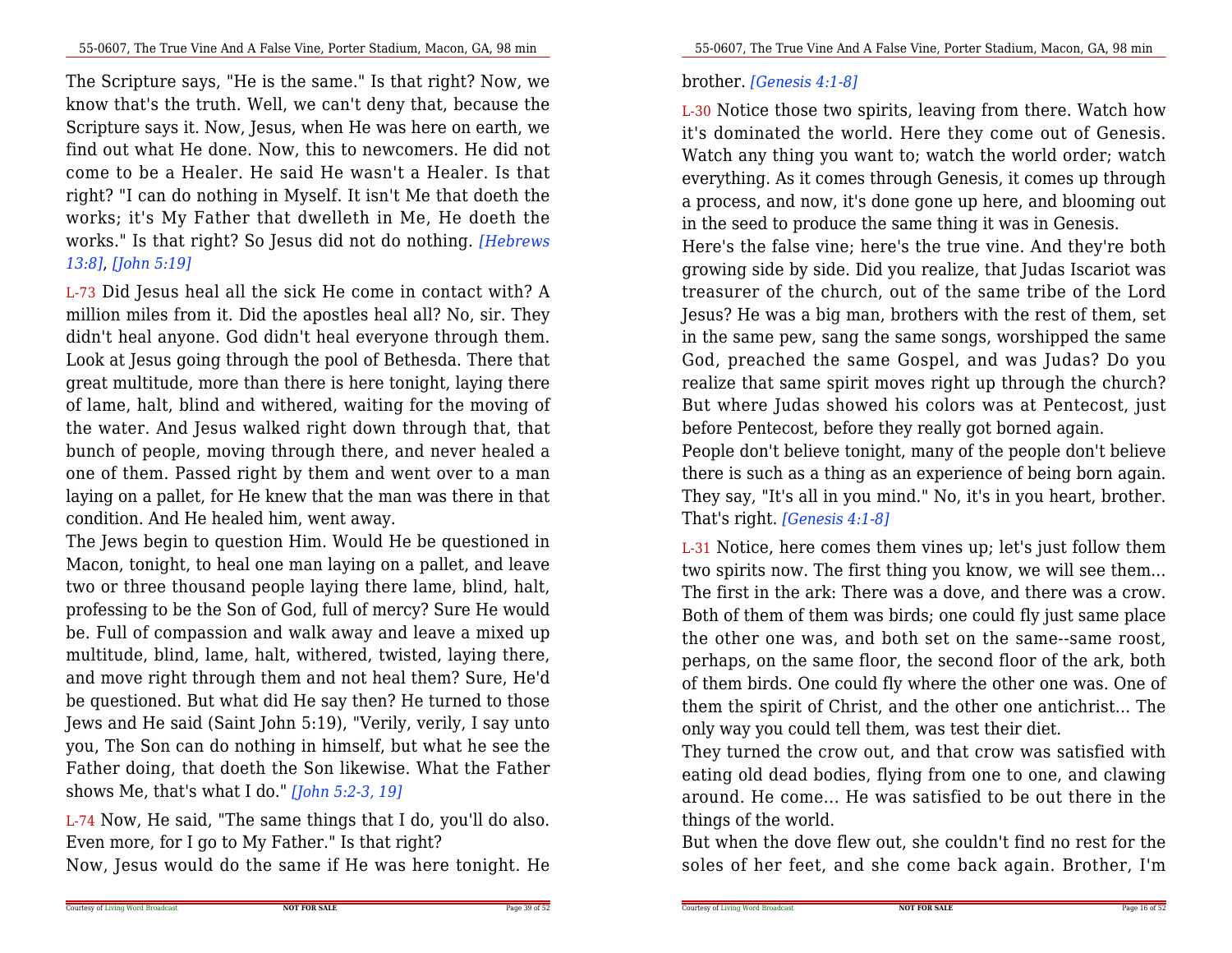telling you, if you're ever once borned of the Spirit of God,the world stinks to you, and the things of the world are gone. That's right. You can't stomach any more. Why couldn't the dove eat it? Because the dove is one bird don't have a gall; itcouldn't digest it.

And any man that's borned of the Spirit of God, or any woman, doesn't do the things of the world. They've come out from the world, and they are separated in a different life.'Cause they can't digest it... Their digesting orders has been changed, been converted; their appetites are the things of God, looking above, prayer meetings and so forth. They ain't got no time for skating rinks, dances, and ballrooms, and so forth. They've passed from death unto Life, become newcreatures. They don't have--desire those things no more.

L-32 But I want to show you something. You can put a dead carcass out in the field, and a dove won't go near it; a dove will set over here and eat wheat. But that crow can set over there, and eat the dead carcass, and come over, and eat the wheat too. Just exactly. So you have to watch that fellow.See, he's a hypocrite to begin with. That's right. Watch that line coming up, both of them. We could type it all the waythrough.

 Come on out into Esau and Jacob, the same way. Let's take it to Israel, a beautiful type. Now, here was Israel, the coming out of Egypt, on its road to the promised land, perfect type of the church today, on its road to the promised land from Egypt, going up into the promised land, which God had promised that He would give them this land. And on the road up, going to the blessed place, on the road up they come in contact with the Moabites. Moab was a brother to him, to Israel. The land of Moab, that tribe come from--from back in the early days of Lot's wife, or Lot's children. Lot had children by his own daughter, and they become the Moabites.*[Genesis 19:36]*

L-33 Now, you got all your umbrellas tightened? I want to

servant, Lord, to see, to speak, or say to them whatever You would have said, that the glory of God might be known to thisassembly of people.

Now, Lord, in my poor illiterate way and humbleness of heart, I tried to present the Gospel to them in the best that I know how. Will You honor it tonight, Father? Will You do it,and let all these sick people know that this, what I told them, that You have raised from the dead, and You healed them in Your death? May they receive it, Father. We pray in Jesus'Name. Amen.

L-71 Now, I'm going to ask you one thing, all you people. I know it's just a little bit late, and--and to the custodians of the ground here, I--I'm grateful to you, my brethren. I don't know you. And to the city who let us have this, many fine people... Tonight, <sup>I</sup> might have said something in my preaching--I'm not much of a preacher, I'm just the--the spare tire. I just kind of fulfill--fill in where Brother Moore and them's not along. And I--I--I don't mean to hurt people's feelings when I talk about fundamentalists. See? You've got to be fundamental plus. See? I don't mean to hurt your feelings. I wouldn't do that, because you're my brother, and I love you. God knows that (if I'm telling a lie or not). I'm approaching demons here. You realize that. And I'm not immune from them, not by no means. Only the Blood can protect me. See? And I pray that God will grant that blessingtonight for His glory.

L-72 Now, how many's here for your first time, let's see your hands, first time you was ever in a meeting? My, just look at them. First timers, we're glad to have you. It's so hard. You don't get a good general set of the meeting when we have to mix it up like this. But for just for a moment, I hope you'll spare me a little. For a moment, what would Jesus Christ do,you think--that He was standing here tonight, risen from the dead, in a visible form of body? He'd do the same thing Hedid when He was here on earth. Is that right?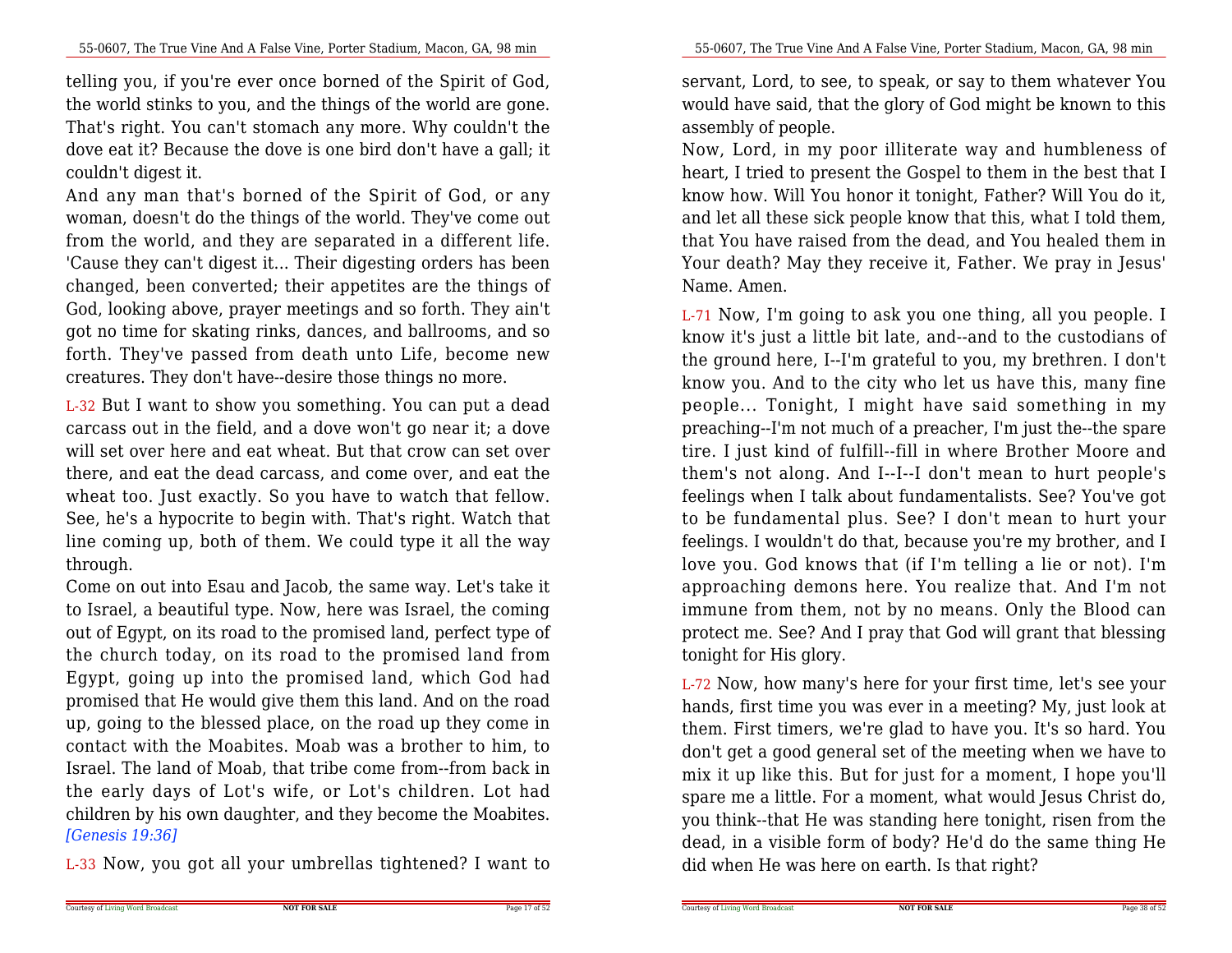L-69 All right 53? That's fine, they're coming out from up in there. And all right 53, who has 53? This lady here. 54, who has U-54, would you raise up your hand? 54? 55, who has U-55? All right, 56? 57? 58, somebody else, 58? That's fine.59, 59? Has anybody got 59? Up in the audience, way up there, have you got 59? You have 59? You pick them. Thank you. 60, who has 60? All right, 60. 61? Would you see if may... 62, 62, who has 62, was it mentioned, 62? 63, 63 has it been...? Look at this lady here sitting on the cot. You got a card, lady? You got a prayer card? You haven't. 63, 6--how about the lady here with a cane that's blind, has she got a prayer card? Anyone look and see? 63, 63, 64? all right. 65,65? All right, you come right over here. If a man's too weak to stand up, just get him a little pallet or something to lay on there, until he's called or somebody get him, some way. Helooks very sickly, so.

L-70 All right, let's wait then, just for a minute, till we get--get that man at least, he's... Well, maybe we have time to getsomeone else, another group, through.

 All right, sir. Now, we will pray for the sick, the good Lord willing to help us. May His blessings, His great, marvelous Master's blessings be added to this gathering together tonight unto His Name.

While the boys are getting ready, let's just bow our heads for a word of prayer, if you will. Kind loving Father, send Thy mercies now upon us, Lord, realizing what a hard thing it is to move from one anointing, that's preaching to this. And realizing that the ministry, so far, has been through seeing of visions. I pray, dear heavenly Father, knowing that we're unworthy, we're not worthy to see Your manifestation here with us. We are not worthy, Father. We're confessing our unworthiness and believing on Thee as our great High Priest and Mediator. And will You send the Angel of God tonight, and anoint the servants here, each one of them? Anoint theirhearts to believe, Father. And anoint the eyes of your

show you something just a minute, the Lord willing. Notice,you know, today people say, "Well, our church is fundamental. We believe in the great evangelical, fundamentals." That's right, and you can still be wrong. You can be ever so fundamental and orthodox, and be on your road to hell. You don't believe it, listen to the Word just aminute.

Here they come, on their road up, and they met their brother,so they sent word, "Can we cross through your land?"

 He said, "Absolutely not. We will not let that bunch of fanatics come through here." There they was. Well, look. Moab was all organized, a great nation, with all these princes and all these different ones, and Balak, and all their great kings, and so forth. But Israel, was a interdenominational; it was just a little group of scattered tents...?... traveling under the Spirit of God. But Moab was all organized, the biggest,one of the biggest nations of the land. And he said, "We willnot let that bunch of holy-rollers pass through here, not atall. Look at the things they're doing."

 You say, "Holy-rollers, Brother Branham?" Yes, sir, I believe they was. Absolutely. When they come out of Egypt and crossed the red sea, and they had miracles and things beyond--before them... And when God rains down the winds out of the heavens and parted the Red Sea, and they went through on dry land, and the Egyptians trying to do so,uncircumcised, trying to mock the Spirit of God, they were alldrowned.

L-34 Miriam got in the Spirit, picked up a tambourine, and went down the bank beating a tambourine; all the daughters of Israel followed her beating tambourines and dancing. And Moses put up his hand and sang in the Spirit. If that ain't a holy-roller meeting, I never seen one in my life. That's right.They sure was going down along the banks rejoicing, signsand wonders among them.

When they got thirsty, God just give them water out of the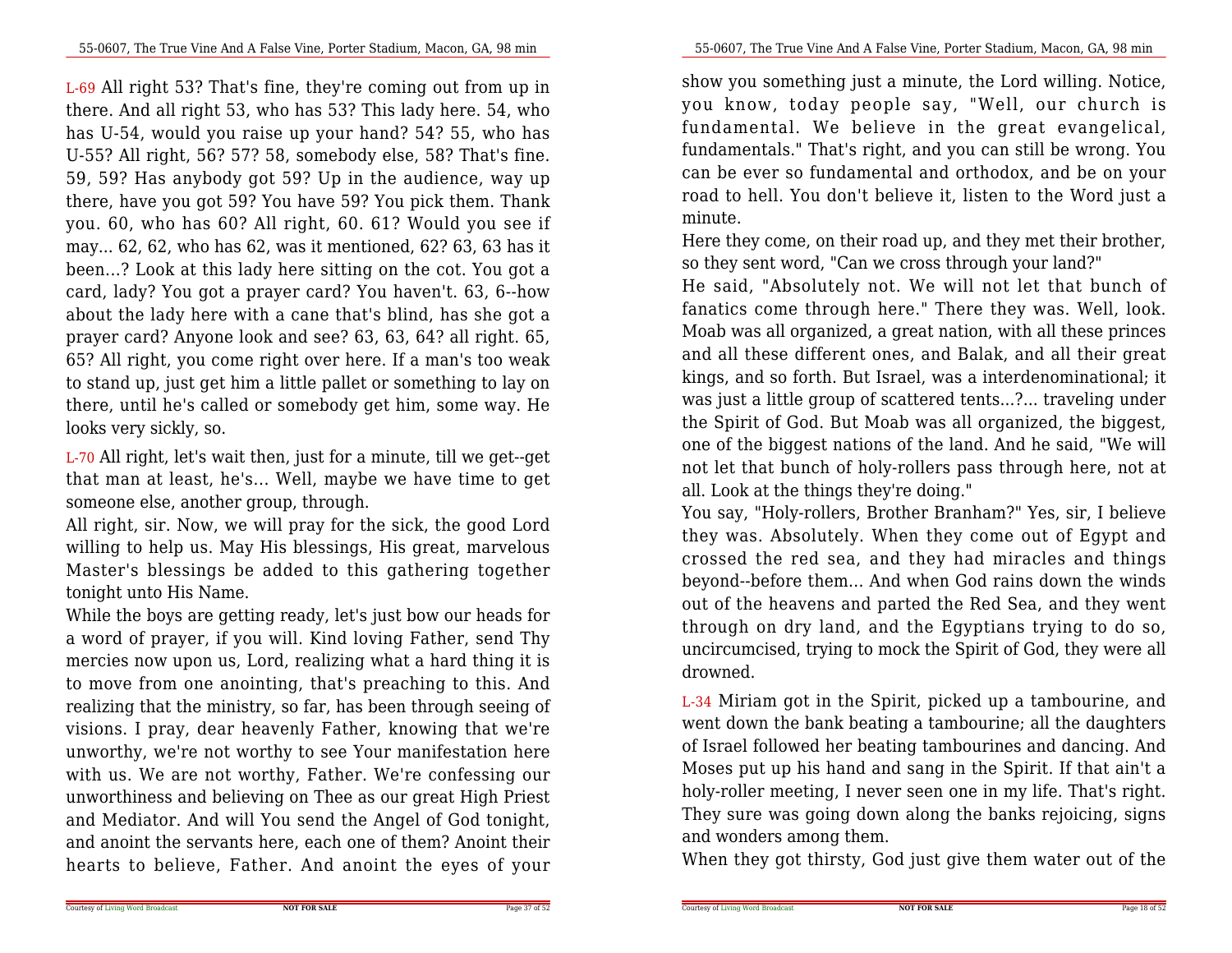rock. When they got hungry, God rained manna down out of the heaven. And when they got this manna, they begin to eat it, said, "It tasted like honey." You know, that manna was a type of the Holy Spirit. That's right. Just after every believer has come through the Red Sea, which represents the Blood,as I said last night, He comes into the fellowship by the HolySpirit. *[Exodus 15:20]*, *[Psalms 81:16]*

L-35 Notice, as soon as they passed through the Red Sea, they were on their journey, God rained manna till the journey was over, a type of the Holy Spirit. When they come out from Judaism and got the Holy Ghost on the day of Pentecost, the Holy Ghost rained down upon those apostles, and has rainedevery since, and will till this age is over. That's right.

 I want you to notice, as soon as the rain of the manna begin to fall, He told Aaron, "Go out and get several big omer fulls,and put it back in the holiest of holies," that every generation that proceeds this generation... Every generation that comes on after this one, every time a man becomes a priest, he can come in behind the holiest of holies and take a mouthful of the original manna that fell at the beginning. What a beautiful picture that was on the day of Pentecost, when our spiritual Manna (That was natural manna.), the spiritual manna that took care of the church over--and give it all thesespiritual vitamins to leave--to live by...

L-36 Why, on the day of Pentecost the Holy Ghost came down; they come out on the outside, staggering and acting like a bunch of drunk men, women. Yes. And Peter said, "This is that, that was spoke there by the prophet Joel; this is that." Brother, if this ain't that, I will keep this till that comes. I--I sure enjoy this anyhow, and waiting for that. And when they come on the outside, the power of God was a moving uponthem. And Peter...

All of them said, "Men and brethren, what can we do, to havethis same thing?"

Peter said " Repent, every one of you, and be baptized in the

only God alone. I just come down to the platform like this,and just whatever comes in my mind, I will say, "Well, we will start from here." And sometimes I take one here, and one over here, and one here. The only thing to do is get the Spirit moving among the people; they just sways over them all, anyhow. See? So that--You watch. Where there's two or three or four healed up here on the platform, there'd be twenty-five or thirty healed out there. You don't have to have a prayer card. The only you have to have is faith in the Lord Jesus.That's what does it anyhow. See?

L-67 Now, we do that, and that makes it equal, right to every person, 'cause we want to be that, real brethren and--and before God be honest above everything. And if you won't be honest with your brother, you'll never be honest with God.That's one thing. See? You've got to be honest with one another. And so you do that and--and you'll be honest withGod: treat your brother just like you want to treat Him.

L-68 Now, tonight, let's just call a few people up. Let's see... Let's start about number 50. How would that be? Have I got... Anybody got a prayer U-50? Maybe I haven't called the rest... You got it, U-50? All right. Look to find out who's has got U-50. Look on your prayer cards, and find out who has prayer card U-50. Is it in the audience? U-50, somebody look--maybe a deaf and dumb person. It may be somebody who can't get up. U-50. Is it here? Maybe I got the wrong number. Maybe I got the wrong thing. U-50, is U-50 here? Up in the audience, oh, yes. Well, come on down then. That's fine. Come right... I'm sorry. Up in the audience, U-50, come right on down. U-51, who's got U-51? Which is--is this lady here? Now, we're all... U-52, who has U-52, would you stand up? Or--52, anywhere around in the audience? U-52. Look on your neighbor's card, you know, everybody, 'cause if it somebody's deaf and he can't hear, then they'll miss their place in theline. U-52, is it here? All right, two...

Page 19 of 52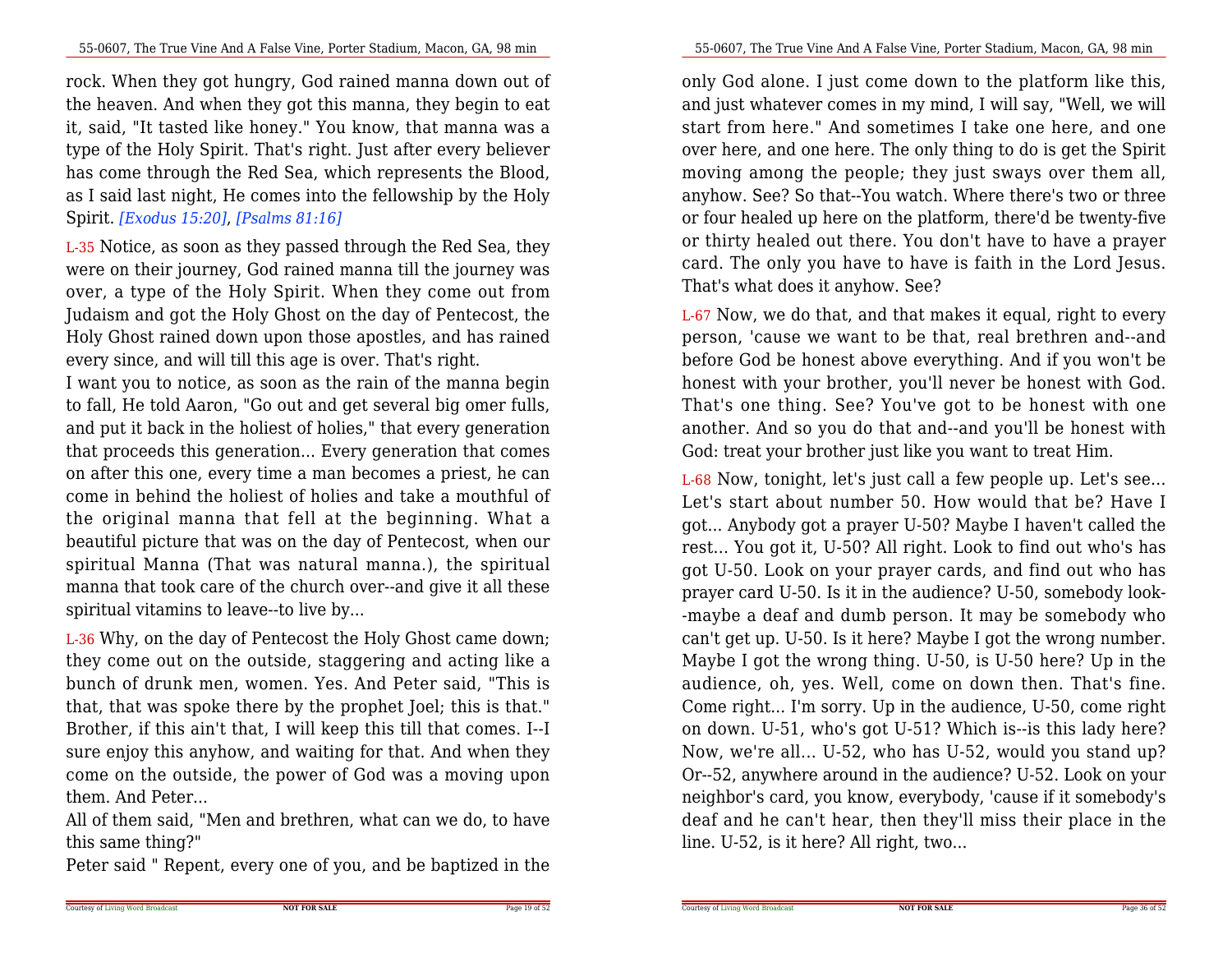L-64 Then--so then the--the next thing we come along, we found out then, I--I went and got my brother. And then, he would go down there, and he'd say--after he'd give out abouttwenty-twenty-five cards, or what ever it was, he'd say...

Anybody'd say, "I don't want it. He will never call that one.No, I--he just calls just about fifteen, twenty, twenty-five atthe most. My, I--I--I don't want that." They wouldn't have it.Well, I said, "I will you what do. Just go down and shuffle your cards up, and turn them over, and just give them to each one like that." Well, they'd look at them, if it wasn't up around twenty, well, they'd throw it down; they didn't wantit.

L-65 So I said, "I tell you what we will do. We just have some little kid to come up and count where to start from. And then let their kid get up, and he'd start maybe 1, 2, 3, 4, 5..." and wherever he stopped we'd start from right there. Strange as it seems, people got their little kids to start right on the samenumber as theirs was. So it don't...?... but just the same...

 So I prayed over it and asked the Lord. Then I--another thing I did--I went to the meetings, got a bunch of men, and give out every card, enough cards to take care of the thing. And then they got to complaining, "If you wasn't at Brother Branham meetings on the first day, no need of coming any more: all the cards are give out, and he never got to half ofthem." So there you was.

L-66 So then, the only way that we've ever found to do it, is every day give out a new bunch of cards. That let's every person have a opportunity to come to the platform. If you miss it one time, you got a chance again. And then if a fellow comes in, if he's his first night, second night, or whether he's been there ten nights, or whether it's emergency case,everybody has the exactly the same equal right.

But now in all that--and then when they give them out--theydon't know where they're going to start. Nobody knows and

55-0607, The True Vine And A False Vine, Porter Stadium, Macon, GA, 98 min

Name of Jesus Christ for the remission of your sins, and you shall receive the gift of the Holy Ghost. For the promise is unto you, and to your children, and to them that's far off,even as many as the Lord our God shall call." Not something looks like it, we don't receive something that imitates it, but a... Not a mouthful, but a heart full of the original baptism of the Holy Ghost, that fell on the day of Pentecost with the same signs, same wonders, same actions. *[Acts 2:15, 37-39]*,*[Genesis 49:28]*

L-37 When men and women are ready to surrender their lives,it tastes like honey in the rock. You know, David talked a whole lot about honey in the rock. He was a shepherd. He used to carry a script bag on their sides; the shepherds did. And every time their sick sheep would go to running around,well, the--the shepherd would reach down and get him some honey out of the script bag; he'd lay it on the rock. And the sheep would come up and go to licking on the rock. While they was licking the honey, why, they got a hold of some of the limestone. And the limestone healed the sick sheep. Oh,what a picture.

Listen, brother, I got a whole lot of script bag plumb full of honey tonight, and I am going to put it the right Stone, Christ Jesus, not on any church, on Christ where it belongs; and you sick sheep get to licking right quick; the first thing you know, you will get some of the limestone. And it'll heal your illness,and you'll find out that there's power in the Holy Spirit to raise men and women from a life of sin or from a life of sickness unto health. Lick on it, you that's on cots, and you that's in chairs, and you that's blind, you that's deaf and dumb, and find out if there isn't healing powers in the Holy Ghost that'll change a man's life and make him a newcreature. It sure will; it'll make you pass from death to Life.

L-38 I can see Israel as they journeyed on; there they was; it's true. Did you ever here them say... Oh, about the church,they said, "Oh, look down there at Israel." Balak said, "Why,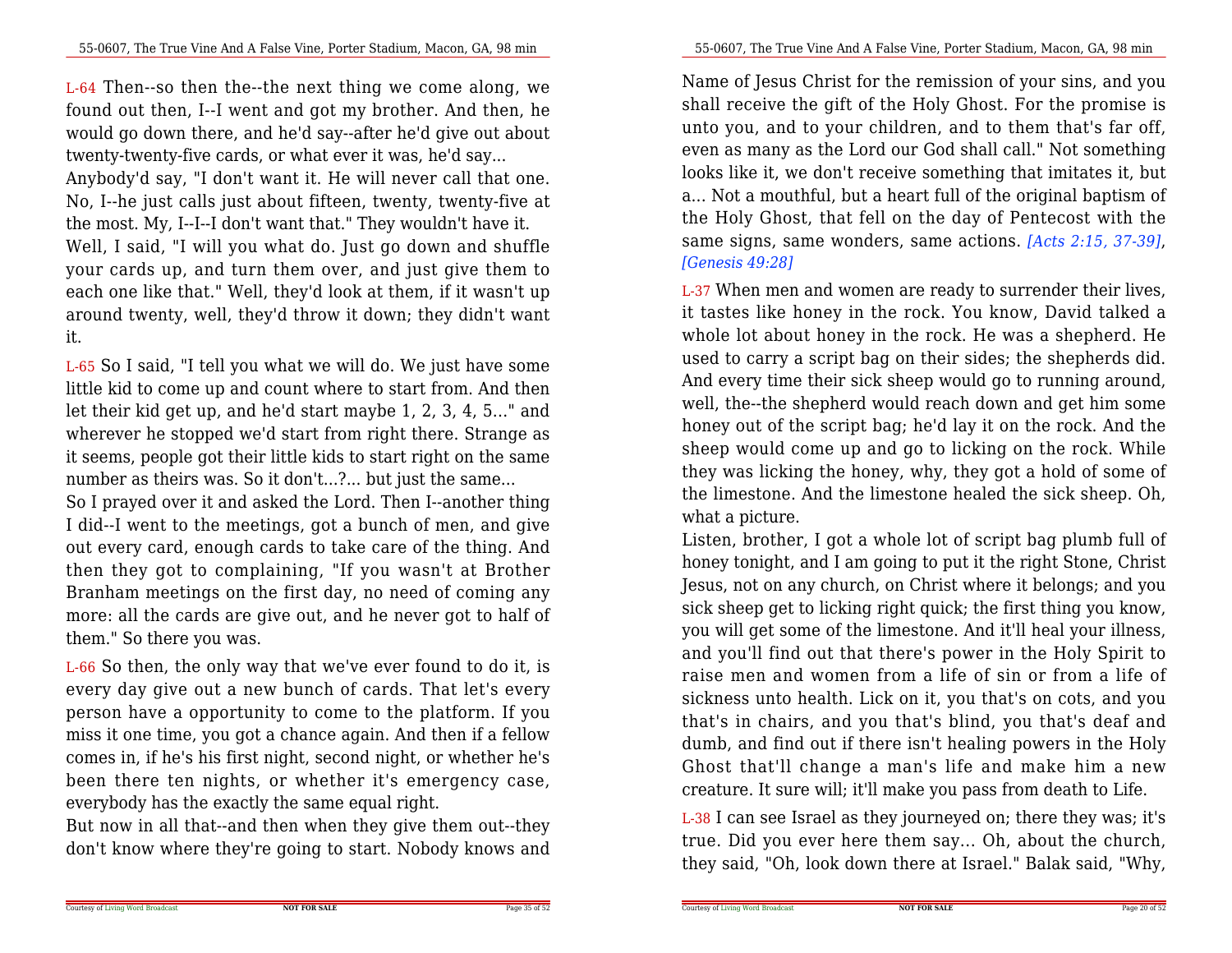you send and get me Balaam." And said, "When Balaam comes up here..." They had an old fundamental preacher over there, half backslidden, so they said, "Get him and come overhere, and he will curse these people for me."

 So, they went over and got this old prophet. And he come over there, and he thought, "Now, let me look this thing over.Now, I know that they've done everything. I know that they lived with each others wives. They--they've done everything on the calendar that's wrong. Now, a holy God will curse that people." So, he went there with that intention to curse that people for this great nation, because he got a better church out of it, and he got a better salary out of it. Why, he was lining his pockets. Sure, he said, "I will go up and do that." And on this road down, God had a old dumb mule to speak in tongues to him, and tell him to get back up there where he belonged. And he didn't have gumption enough to know it.That's right. Amen.

 And there, on... You say he didn't speak in tongues; he spoke in human voice. Mules don't speak in human voice; he sure did. He certainly did. I felt that coming in; somebody said that mule didn't speak in tongues. He sure did; he certainly did. You ever... A mule don't talk to him in his own language; he wouldn't understand it. See? But he--he got this. *[Numbers22:28]*

L-39 Notice, and there they was. And when he went down there, he walked away, and looked at Israel. And look how hypocritical. The king took him around, said, Now look, you get way over here." and showed just the back part, the worst part of Israel. Now, watch. It's this vine. Now, here's this vinetrying to curse this vine.

Now, notice. He said he show him the uttermost part. That's the way the devil does it to the people of God. They won't say anything, say, "I will give you a thousand dollars to anybodycan show me anybody was healed. Bring it up here."

I challenged one of them one time. He said, "Let me cut a

all set in the church to manifest the Lord Jesus. That's right.And that's what it's for. *[Ephesians 4:11]*, *[I Corinthians 12:8-10]*

L-62 Now--and these prayer cards tonight, let's maybe we willsee how many we can get through. And I don't know, I'm not acquainted with anyone here, no more than just these two or three of these fellows setting right here in front here. 'Course there's the boys taking recordings and so forth of the meetings. Then if anybody wants to know what the Holy Spirit said, they can get with these boys here, and find out just exactly what was said up there--what he said to them. Or,if they want the messages or anything, why, they can pick itup also, from them.

And now then, we will just have to call a few at a time, 'cause I'm slow with them, and I--I've have watched, and I'm praying. I want you to know this, that God will give me it different one day: when a certain person comes into the line (that all my acquaintances... It's been over radio and everything else) knows, there'll be a women packing a baby, and it'll be the time. Then from then on I will just start laying hands on the sick and praying for them and so forth, as He calls. Now, that's been looked for weeks and months. So it--itprobably will. God will know it, but not yet.

L-63 So now, while we are calling tonight, let's get a few people up here now. Now, they say there's a hundred cards laying out in there. I--I don't know just who to call. Nobody knows. We... It's a strange thing: when we first started giving out prayer cards, first, I just tried to line them up. Oh, you had all kind of disorder and everything; you couldn't do it.Then, we give each minister--sent each one a hundred cards. The first minister got his group in--that about settled it forthe meeting--three to five nights.

 Then there was a mix-up with ministers. Then I had some man go along with me to give them out, and I come to find out he was selling prayer cards. So he just lasted onenight...?...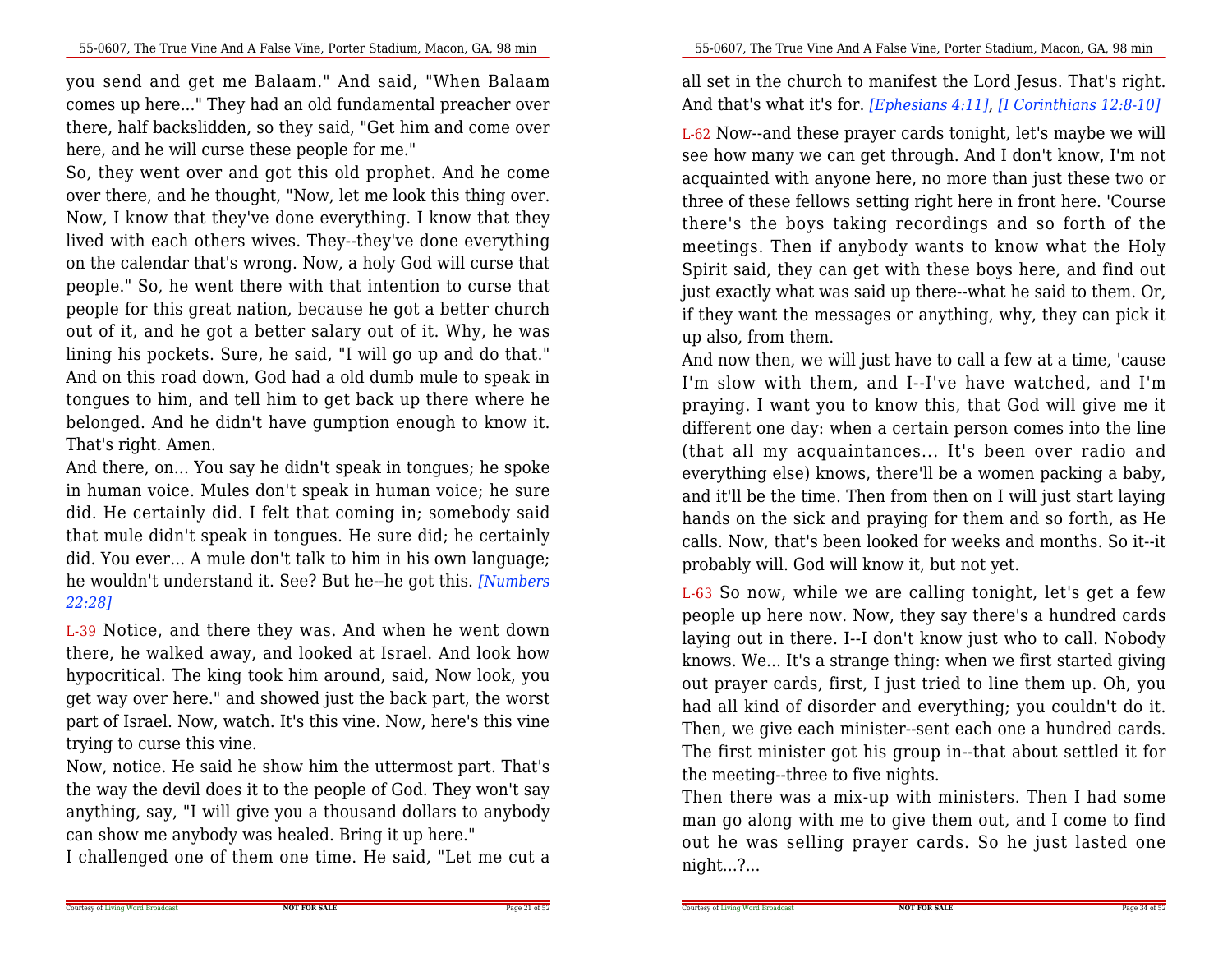hand on my child, and she will live. I know she's dying, but if You'll come, lay your hands on her (He was a Jew), come lay Your hands on her, and she will live." But the Roman, he hadn't had those traditions. He said, "No. No, I'm not worthy that You come under my roof, I know that I'm a man that's got authority: I say to this man, "Go," and he goes, and I say to this man, "Come" and he comes. He said, "Therefore, I... (in words like this), I know I've heard of You, that You command the sick, and it obeys You. Just speak the Word; my servant will live." That's all he had to do. That was the Roman. He said, "Speak the Word." (But not to the Jew; yougot to lay hands on them.)

 That's the reason somebody said to me not long ago, said, "Brother Branham, there's one fault in your meetings," said,"Brothers Roberts will pray for five-hundred people, whileyou're praying for five."

 I said, "Yes, but Brother Roberts is doing what God told him to do; I'm doing what God told me to do." You see? I can't be Brother Roberts, and Brother Roberts can't be me. So weboth serve the Lord. That's it. *[Mark 5:23]*, *[Matthew 8:8-9]*

L-61 So I tell you, the whole thing is this, is the way you believe. It lays in the individual. It's--it's up to you. It's yourbelief in God's finished work at Calvary.

Now, Brother Roberts is a forceful speaker, I don't think the man claims any gift, no more than just of healing. That's preaching that don't mean he heal anybody. That means he just preaches healing. And not only that but hundreds and hundreds and hundreds of other men around the world,preaching the same thing.

 Now, their preachers; they're taught to preach. They know how to preach. Me? Mine's seeing visions. See? That's just the--just the ministry in another form. God said, "There would be some apostles, some prophets, some teachers, some evangelists, some gift of tongues, speaking in tongues, working of miracles, and all different kinds of gifts." They're little girl on the arm, and you stand there and heal it, and Iwill believe you are a healer."

 I said, "You need healing worse than anybody, that I know of,and it's healing in the head." I said, "There's somethingwrong with you." That's right.

L-40 And now, see, they showed the uttermost parts. Said,"Well, I know somebody was prayed for, that didn't get well. Certainly, I know a lot was preached to didn't saved, either.That's exactly true. See, but they show the uttermost parts, the back parts, the worst part. That's the way the devil does it. And watch how it happens. Took him out there and showed him the back parts of it. And then notice. When he said got all together... Now, here's the picture. Watch this brethren;watch this.

This vine here, and this vine here, this one is of Abel coming up, this is of Cain coming up. Cain was religious; this one's religious. Cain was fundamental; they were fundamental.Abel had the right way, by revelation, by signs and wonders. God always has, and always will vindicate His Church and people by miraculous signs and wonders. Call to me any time that a revival ever broke out through time in the history, thatthere was'nt signs and wonders followed it.

 What's the matter today, my brethren, is this: We are letting down. We're letting down to mental theology. We're letting down to intellectual faith, when we ought to pray until Godmoves in the audience and goes to doing something for us.

L-41 When I landed in India, the Indian men all met me out there and said, "Now, look, Brother Branham, as far as theology, you ain't got nothing in America that understands that Book." And that's true. For that's and eastern Book; it is not a--a western Book. It's a different slant altogether. Said, "We know the Bible; we had it before you was even a nation,hundreds of years." That's exactly the truth. Saint Thomas went down there. I was right in the church where hepreached. That's right. Said, "We know more about the Bible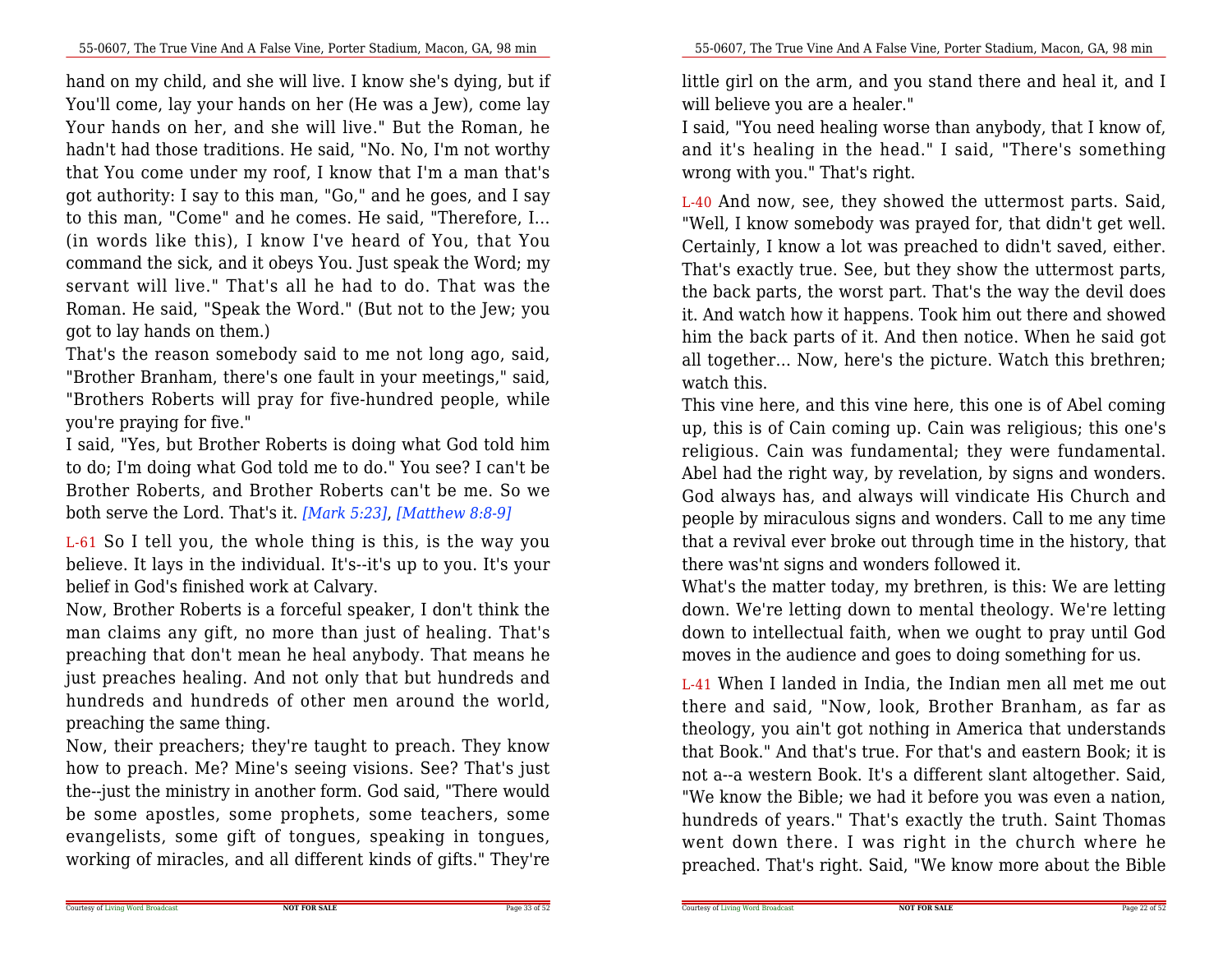than all your teachers together know. But what we want to know, what we are wondering: Can we find a man with faith enough to make It manifested? That's what we want to know.We want to see the Bible re-acted and lived again. If you'recould you've got the right-hand of fellowship."

 I said, "Jesus Christ raised the dead; and He's the same yesterday, today, and forever." Amen. That's true. *[Hebrews13:8]*

L-42 Now, there was Moab setting up here. Now look, the first thing Moab done... Notice, he went got all of his dignitaries,all the--well, the--the councilmen, and all of them out there, and all the bishops, and the right reverends, and the honorary reverends, and the Ph.D., and the B.B.D., or ever which you wanted to call it; and brought them all out there,thought we'd show God our dignitaries. See the same oldsprit of the devil. See?

 Well now, they were fundamental; they said, "Now, let's see. They built seven altars up here on the hill, seven altars.That's exactly what God required. They killed seven bullocks, clean sacrifice what God required. Notice, and killed sevenrams, speaking of the coming of the Son of God, fundamental.

L-43 Down here in the valley they had seven altars, seven bullocks, and seven rams. This group was just as fundamental as this group. If God only required fundamental doctrine, then why did He except this one and refuse that one? And all their dignitaries stayed around, and raised their hands, and glorified God, while the prophet went forth to prophesy. And if God only requires fundamental teaching, He's honor bound to this group, 'cause there's seven bullocks, seven altars, seven rams, speaking of the coming of the Lord, just as fundamental in every way as this church wasSee?

 But what was the difference? What was the difference? They only had the letter, only had the Word, and these people hadsigns and wonders following them; they had a smitten rock

 minute. What if Jesus has risen from the dead? If that be true, which we know it is the truth, then He is not dead, He is alive, isn't He? Then if He has risen from the dead, He will do the same things now that He would then, for He was in Abel.He was with the Israelites. He was the Angel that guided them through the wilderness. You believe that? That Pillar of Fire was the Angel of the Covenant. And anybody knows the Angel of the Covenant was the Christ, the Messiah. And here He was in the wilderness with the children of Israel. Here He was manifested in earth, in a body of flesh. And here He is today in the form of the Holy Ghost, the very thing Jesus, in the very same church, doing the very same thing, and the very same critics criticizing the very same Word. There's-that's just it. There's just nothing more to it.

L-59 And I'm so glad to be over on His side, aren't you all--you Christians around here? Tonight, I ask you how many born again, and I think every hand solemnly went up that you were borned again. What didn't, put up their hands to be prayed for. I trust that that's right. And God be blessed is my prayer. Now, Billy usually gives out some prayer cards. If I know where he was at...?... What was the...? "U's." All right. He give out prayer card "U's," just awhile ago to the people. And we can't call too many of them at one time. But we just... My ministry, the reason that it isn't so effective, I suppose, in America, because the American people are very anxious for you lay your hands on them. Why? That's way they're preached to. That's the way they been documented. That's a Jewish tradition (See?), just only a tradition. You get it out ofthe Bible, of laying on of hands (which is perfectly all right).

L-60 Let me show you something. Jairus said, "Come, lay Your

**NOT FOR SALE**

Courtesy of Living Word Broadcast

They said, "Well, you didn't even have a prayer line." Said,"You just begin to--people out in the audience...

Now, just for a little--another a little speck of truth for a

And--when the boys had taken me out, and...

[Blank.spot.on.tape--Ed.]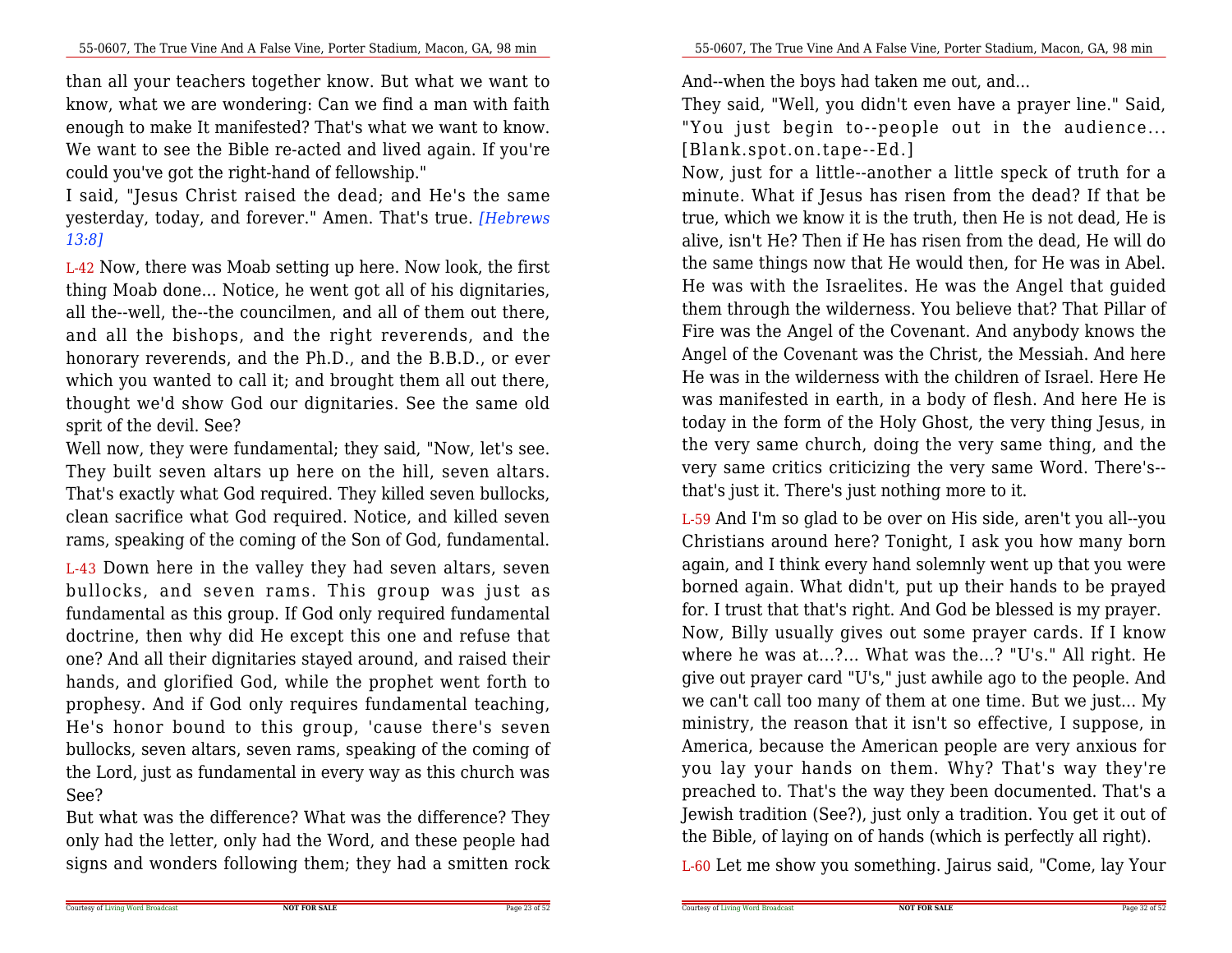L-56 Oh, my, just hate to cut off now. I am just getting... I'm on kind of a... I don't know; I feel good. You may think I act a little funny. I--I--I am just a little funny. You say... Maybe you might not think I ain't got my right mind. If I haven't, just let me alone. I'm better satisfied with this, than I was with one I had before this. So I'm better off this a way. So just--just leave me alone. I'm happy this way; I got a feeling if someday Jesus comes, I will go with Him. The other way, I was scared to meet Him. This way, I feel fine. So I'd just rather stay thisway. Amen.

I seen a little sign here, not long ago--heard down in California. There's a man walking down the street. He had a sign on the front of him. He said, "I am a fool for Christ," walking up. And when he turned his back the other way, said,"Whose fool are you?" with a question mark on it. So you might be the devils fool. I'd rather be a fool for Christ, wouldn't you? Amen. And serve Him, and love Him, and cherish Him, and honor Him with everything I got, with my voice, with everything that I have, honor the Lord JesusChrist... Amen.

L-57 Maybe tomorrow night Brother Moore will be here, and we can put more time into the prayer line, praying for the sick. He will be preaching for us. And--and we are hoping he gets here right away. I know I got to go to overseas, just in a few days--just immediately after leaving this, and go right straight over to Zurich, Switzerland, where they're expecting with great arena of people (where Billy Graham has been down in there and kindly got them God conscious). And somebody's told them that God still healed the sick, so they're wanting to see it. And so were just wanting to get over there and see what our Lord will do. The Lord beblessed.

L-58 Now, it's customarily that... I think last night, I was goingout, and I said, "How many did we have in the prayer line?"

55-0607, The True Vine And A False Vine, Porter Stadium, Macon, GA, 98 min

where they could drink from. They had a brass serpent for healing. They had signs and wonders, going before them, performing signs; they had a Pillar of Fire hanging over them. I knowed they done all the things wrong, but they for...Balak forgot to look and see that there was a smitten rock before them; their was an atonement made. And God was vindicating them with signs and wonders. He was saying,"That's My people." *[Numbers 23:1]*

L-44 Now, if teaching the Bible, if fundamental actions is all God requires, He's duty-bound to anybody who will do it; but you're called by election, my brethren. God knows His Church and vindicates His Church with signs and wonders.Watch it go on though. Here come Jesus; here come the Pharisees just as fundamental as they could be, same vine coming out of Genesis through Cain, through the children of Israel. All started in Genesis, all Genesis to mean all up intothe New Testament.

Here's the Pharisees, just as fundamental as they could be upon the doctrine. They believed in Jehovah, offered their sacrifices. Here come Jesus, absolutely <sup>a</sup> Believer, and fundamental too, but God vindicated Him with signs and wonders. That's right. God proved that this was His Church, for Jesus went forth preaching, and healing the sick, and seeing visions, and prophesying. And these set cold and stiff fundamentally in their church. There's your two vines. Watchthey're growing on.

L-45 Look at Saint Paul, when he got a vision of the last day, he said, "Know this in the last day, perilous times will come.Men will be heady, high-minded, lovers of pleasure more than lovers of God, truce breakers, false accusers, incontinent, and despisers of those that are good (call you a holy-roller, any thing they can), having a form of godliness..." Paul looking by the Spirit into this age, "having a form of godliness, but denying the power thereof, from such turnaway."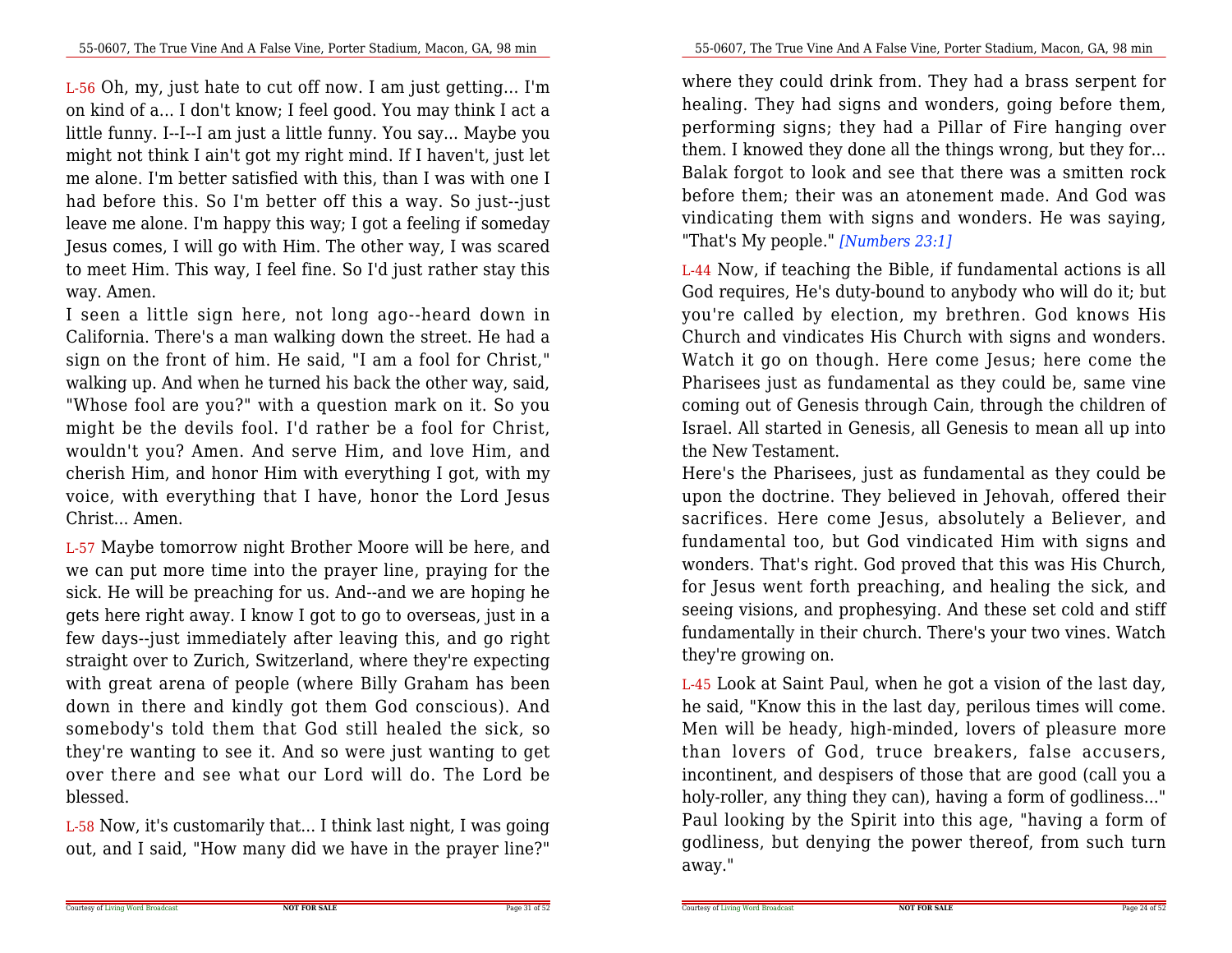There you are, fundamental in doctrine but powerless in power. They deny the existence of Divine healing; they deny the power of the gift. "Having a form of godliness, but deny the power thereof, from such turn away." Amen. You're in theday. *[II Timothy 3:1-5]*

L-46 Here sometime ago up in Canada, I was up there riding,just come from Africa, with brother Thoms and them. I'd come over, and I was so tired, and Brother Baxter and I went way into northern Canada. We was going to go hunting, and I had been riding after an old grizzly bear that day. And I caught up with the old fellow; I just looked at him and let him go. And you know how I like to hunt. I... Well, I watched the old fellow, and I just kept riding down on this other hill, and it's way back where you was about two hundred and fifty miles back with twenty-one horses, and way out. It's seven hundred miles from a hardtop road. So we was way back inthe wilderness, just to get away to ourself.

And I'd watch that old grizzly, followed him around, watched him around all afternoon. When it come up a little rain,started raining, I kinda got turned around. I was raised in the woods, so I thought, "Oh, I will know how to get out of here." I just kept going on, 'cause there no paths or nothing to follow, so I just had to follow a general directions. Got darkon me.

L-47 Well, I thought, "Well, thank the good Lord it ain't too rainy, so I could lay down somewhere and sleep the rest of the night. And so I went on over a little piece, and after while the moon begin to come out and shine. I thought, "Pretty.Just ride on; maybe get to the top of one these mountainshere, and I will find out where I'm at.

So I was riding on up, and I come into a scene; it's always bothered me. And I--I--was a funny experience. As I rode along, I come over an old burn over where's a lot of old trees had been burnt down years ago--some forest fire--how thesun gets hot and burns off strips like that, sets a fire. And all

president of the greatest--one of the great fundamentalmissions there is in the world. He said, "Brother Branham, I know, you being a Baptist, had--you've dealt lots with thePentecostals." Said, "Is there anything to it?"

 I said, "Sure, they've brought out a--got a bunch of wild fire." That's true. There's lot of them got a bunch of impersonation like we have in the Baptist church." But I said, "Brother, behind it all, there's a real genuine baptism of the HolyGhost."

He said, "Can I receive it?"

I said, "Yes, sir."

He said, "When?"

I said, "Right now."

Courtesy of Living Word Broadcast

 He said, "I've got enough degrees to cover this wall here-honorary degrees--but Brother Branham, where is Jesus in allof it?"

I said, "He's in the new birth.

 He said, "I want it." And down he went, and received theHoly Ghost right there on a coffee table in my house. Yes, sir.

L-55 Oh, it's for all of you. If you're Catholic, it's for you. If you're Baptist, it's for you. If you're Methodist, it's for you. If you're a Pentecostal impersonator, it's for you. That's right. If you want It, raise your hand to God, and say, "God, don't let this meeting, don't let this meeting end till I receive the Holy Ghost." Now, with your hands up, your heads down, we pray.Lord Jesus, let this be a night of perfect decision for everyone. May they see the proof. May they see that the time is at hand. May they step off of the tree of formality and get over onto the Tree of Life, where they receive life, where they can believe all things; walk out on the Word of God and say, "Every promise in the Book is mine, every chapter, every verse, every line." Believe it, live it, stand on it. Grant it,Lord. And may every soul with their hands up now, may they receive it, Father, and be filled with the Holy Ghost. We askin Jesus Christ's Name. Amen. Amen. *[II Corinthians 1:20]*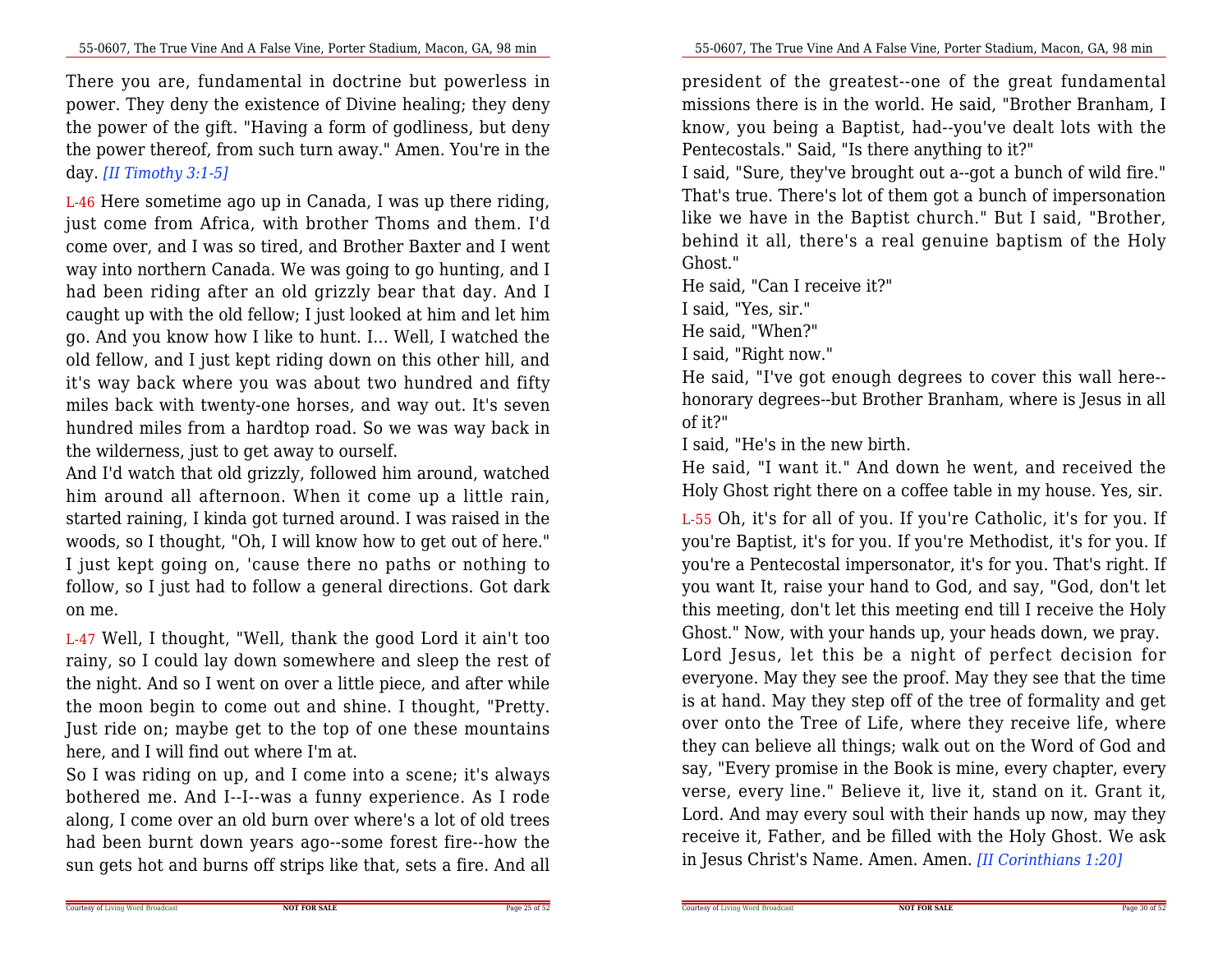Lord. We could raise our hands and praise Thee and praise Thee over and over for all Thy goodness and mercy. How wonderful and how marvelous are Thy ways. We thank andpraise Thee with all of our heart.

Now, Father, we pray that You'll save the lost and fill with the Holy Ghost, those who are outside--those who only know You by the conception of the Word. Let them know that Cain believed the Word. Judas believed the Word. The devilbelieves the Word. But a man's got to be borned again of the Spirit of God. And when God comes in him, he becomes a new creature and believes everything that God wrote in the Bible to be the truth. O Father, we pray that You'll grant these blessing tonight, upon your people, and may many be filled with the Holy Ghost, for we ask it in Jesus' Name.Amen.

L-53 And with your heads bowed just a moment, if you will, I wonder while we're praying, while people are here seeking and praying to God, I just wonder if there would be a person anywhere that would raise up their hand and say, "Brother Branham, just before you have the prayer line, will you remember me in prayer, that I will receive the Holy Ghost? I want to get off of this old dry creed I've been on so long. I really want to be born again. I want, when the wind goes to blowing, I want to be flexible to the Spirit of God, that wherever it moves me, I can go through the streets with joy,happiness in my soul. How I really want to be borned again!" Will you raise your hand and say, "Brother Branham, pray for me"? God bless you, you. Just look around. All up in the balconies, around the rims, do you believe tonight? Do you want the Holy Spirit in you life? No matter who you are; you're Baptist, Methodist, Catholic, yellow, black, whatever you might be, raise your hands to God and say, "God, by this,I want you to give me the baptism of the Holy Spirit."

L-54 Now, look friend, you... To the Baptist and Methodists,Dr. Reedhead was just at my house. You know who he is, the

the pine, big tall swaying trees, was all burnt down. Just a great big bunch of bleached white looking trees standing, and that moon shining down on them. Mmmm. Oh, looked like a graveyard with all the big white tombstones. Well,something or other the Holy Spirit seem to said, "Stop a minute." I stopped. My old horse is getting tired anyhow and hooked him around the--an old limb laying there. I got up on a log and looked around. I said, "Well, God, I don't know whyI'm up here, but you got me here for something."

L-48 I just kept watching. I hear the wind come, you know,when it blows against them old trees. They'd moan, mmmmmmm. I though, "Oh, my, what a place, way back in the earth, this old bleached out place, burnt over dead... I said, "What a place. Looks like a graveyard." And I took-listened top that mmmmm, mmmmm. I thought, "Well, Lord,what do you want me here for?

 And just then the Holy Spirit spoke to me, and give me this Scripture. "What the Palmerworm has left, has the caterpillar eaten; what the caterpillar has left, has the cankerwormeaten.

 I thought, "Yes, it come to me that one time was a great fine green tree, but the fires has burnt all the life out of it." See? I thought, "That's true. What the Baptist left, the Methodists has eaten. What the Methodists left, the Presbyterians eaten. What the Presbyterian left, the Pentecost has eaten." Ithought, "Oh, my, it's all stripped down."

 I thought, "Well, what's the matter with them old trees?" They're too starchy. "Why don't they bend with that wind?" And the wind's a blowing; they go mmmmm, just moaning.And I thought, "Well, my, what a spooky looking sight."

 I thought, "Yes, that reminds me of these great big old high steepled churches around different places, just as dead as they could be. Oh, they can say they was once a church. 'Oh, I can refer back to our founders where we had back there... 'but what you got now?" That's what I want to know. *[Joel 1:4]*